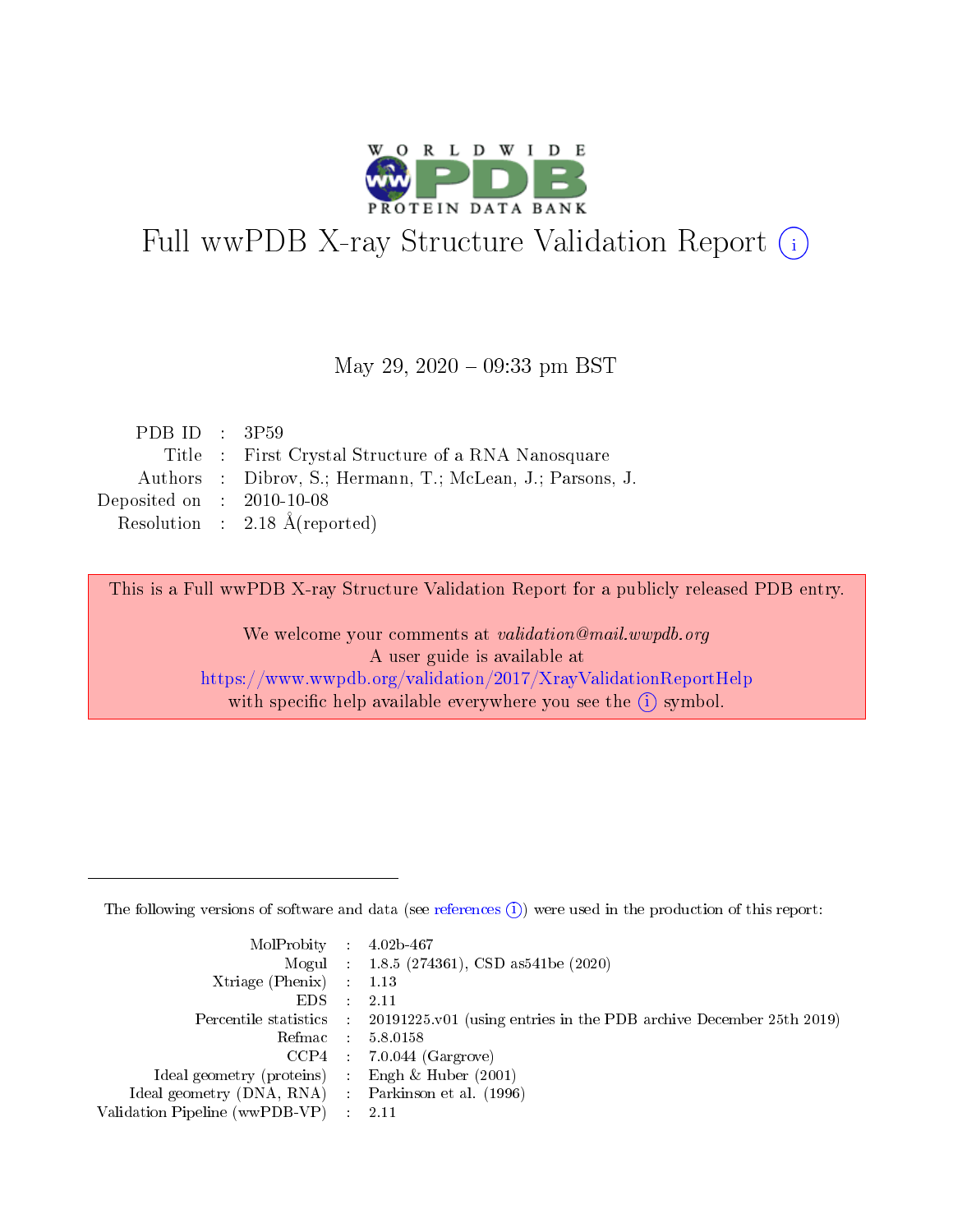# 1 [O](https://www.wwpdb.org/validation/2017/XrayValidationReportHelp#overall_quality)verall quality at a glance  $(i)$

The following experimental techniques were used to determine the structure: X-RAY DIFFRACTION

The reported resolution of this entry is 2.18 Å.

Percentile scores (ranging between 0-100) for global validation metrics of the entry are shown in the following graphic. The table shows the number of entries on which the scores are based.



| Metric        | Whole archive        | Similar resolution                                                |
|---------------|----------------------|-------------------------------------------------------------------|
|               | $(\#\text{Entries})$ | $(\# \text{Entries}, \text{ resolution } \text{range}(\text{A}))$ |
| $R_{free}$    | 130704               | $6864(2.20-2.16)$                                                 |
| Clashscore    | 141614               | 7689 (2.20-2.16)                                                  |
| RSRZ outliers | 127900               | 6738 (2.20-2.16)                                                  |
| RNA backbone  | 3102                 | $1052(2.60-1.76)$                                                 |

The table below summarises the geometric issues observed across the polymeric chains and their fit to the electron density. The red, orange, yellow and green segments on the lower bar indicate the fraction of residues that contain outliers for  $\geq=3$ , 2, 1 and 0 types of geometric quality criteria respectively. A grey segment represents the fraction of residues that are not modelled. The numeric value for each fraction is indicated below the corresponding segment, with a dot representing fractions  $\epsilon = 5\%$  The upper red bar (where present) indicates the fraction of residues that have poor fit to the electron density. The numeric value is given above the bar.

| Mol            | Chain          | Length |            | Quality of chain |                                                       |                                          |
|----------------|----------------|--------|------------|------------------|-------------------------------------------------------|------------------------------------------|
| $\mathbf 1$    | А              | 15     | 7%         | 80%              |                                                       | 7%<br>7%                                 |
| 1              | $\overline{C}$ | 15     | 13%        | 53%              | 27%                                                   | 7%                                       |
| п              | E              | 15     | 13%        | 53%              | 33%                                                   |                                          |
| $\mathbf{1}$   | $\mathbf G$    | 15     | 33%        | 47%              | 7%                                                    | 13%                                      |
| $\overline{2}$ | B              | 10     | 40%        |                  | 50%                                                   | 10%                                      |
| $\overline{2}$ | D              | 10     | 10%<br>30% |                  | 50%<br>$\sim$ $\sim$<br>$\mathbf{r}$ and $\mathbf{r}$ | 10%<br><b>Contract Contract Contract</b> |

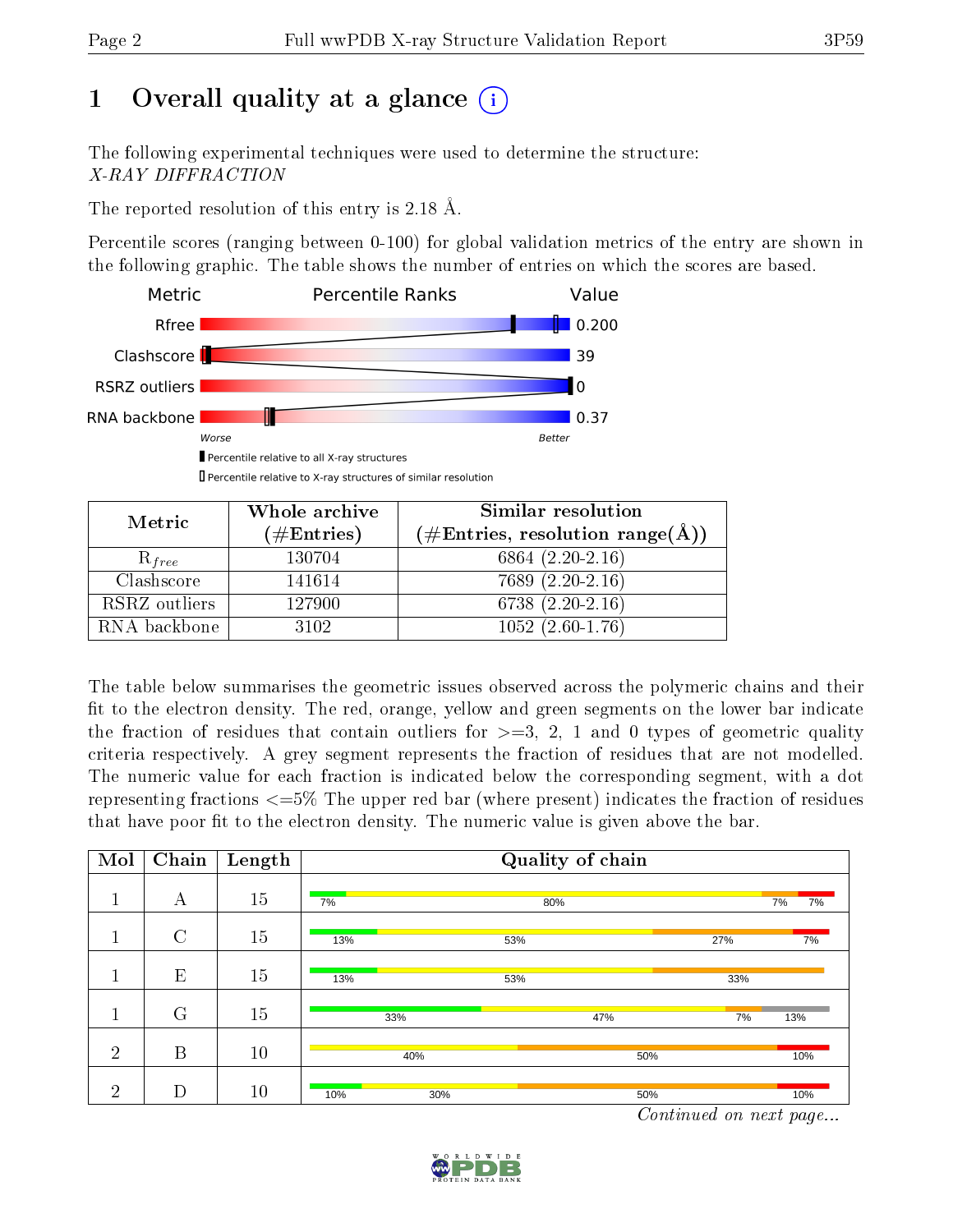Continued from previous page...

| Mol | $Chain$ $Length$ |     | Quality of chain |     |  |
|-----|------------------|-----|------------------|-----|--|
|     | $10\,$           | 10% | 80%              | 10% |  |
|     | $10\,$           | 40% | 60%              |     |  |

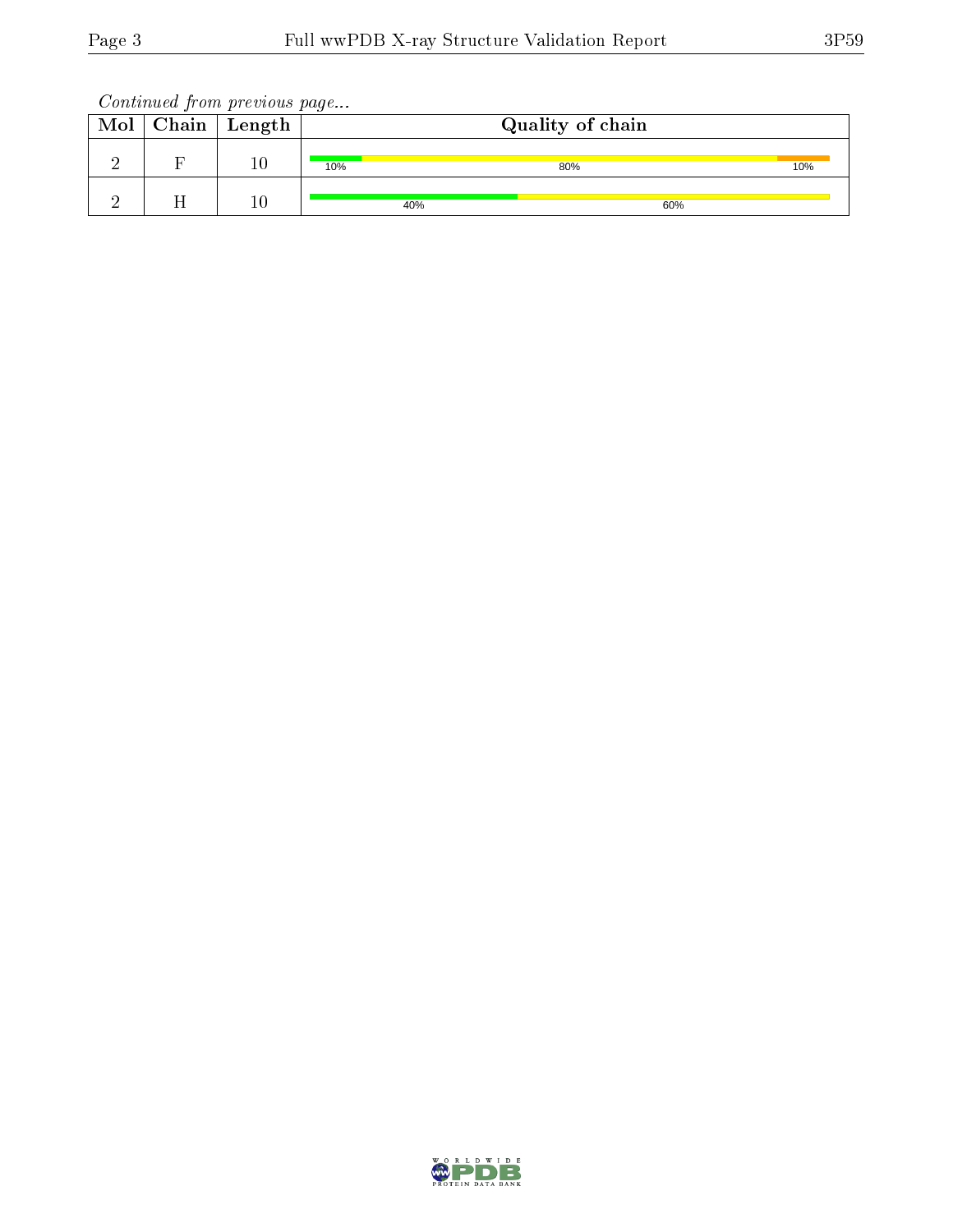# 2 Entry composition  $\left( \cdot \right)$

There are 5 unique types of molecules in this entry. The entry contains 2264 atoms, of which 0 are hydrogens and 0 are deuteriums.

In the tables below, the ZeroOcc column contains the number of atoms modelled with zero occupancy, the AltConf column contains the number of residues with at least one atom in alternate conformation and the Trace column contains the number of residues modelled with at most 2 atoms.

 Molecule 1 is a RNA chain called RNA (5'-R(\*CP\*CP\*GP\*GP\*AP\*GP\*GP\*AP\*AP\*CP\*  $UP^*AP^*CP^*(5BU)P^*G$ -3').

| Mol | Chain | Residues | Atoms                                        |                  | $ZeroOcc \mid AltConf \mid$ | $\operatorname{Trace}$ |
|-----|-------|----------|----------------------------------------------|------------------|-----------------------------|------------------------|
|     | А     | 15       | Total<br>P<br>Br                             | $\left( \right)$ | $\left( \right)$            |                        |
|     |       |          | 321<br>61<br>101<br>14<br>-144               |                  |                             |                        |
|     |       | 15       | Total<br>D<br>Br                             | $\left( \right)$ |                             |                        |
|     |       |          | 321<br>61<br>101<br>14<br>144                |                  |                             |                        |
|     | E     | 15       | Total<br>P<br>Br                             | $\left( \right)$ | $\left( \right)$            |                        |
|     |       |          | 321<br>61<br>101<br>14<br>-144               |                  |                             |                        |
|     | ( է   |          | $\mathbf{P}$<br>Total<br>Br<br>$\mathcal{C}$ |                  |                             |                        |
|     |       | 13       | 279<br>125<br>87<br>12<br>54                 | 0                |                             |                        |

 Molecule 2 is a RNA chain called RNA (5'-R(\*CP\*CP\*GP\*GP\*CP\*AP\*GP\*CP\*CP\*U)-3' ).

| Mol           | Chain | Residues |             |                        | Atoms |    |              |  | $ZeroOcc \mid AltConf \mid Trace$ |  |
|---------------|-------|----------|-------------|------------------------|-------|----|--------------|--|-----------------------------------|--|
| 2             | B     | 10       | Total       | $\mathcal{C}$          | N     |    | $\mathsf{P}$ |  |                                   |  |
|               |       |          | 208         | 94                     | 37    | 68 | -9           |  |                                   |  |
| $\mathcal{D}$ |       | 10       | Total       | $\Gamma$               | N     |    | P            |  |                                   |  |
|               |       |          | 208         | 94                     | 37    | 68 | -9           |  |                                   |  |
| റ             | F     | 10       | Total       | $\left( \cdot \right)$ |       |    | P            |  |                                   |  |
|               |       |          | 208         | 94                     | 37    | 68 | -9           |  |                                   |  |
| റ             | H     | 10       | $\rm Total$ |                        |       |    | P            |  |                                   |  |
|               |       |          | 208         | 94                     | 37    | 68 | -9           |  |                                   |  |

• Molecule 3 is COBALT HEXAMMINE(III) (three-letter code: NCO) (formula:  $CoH_{18}N_6$ ).

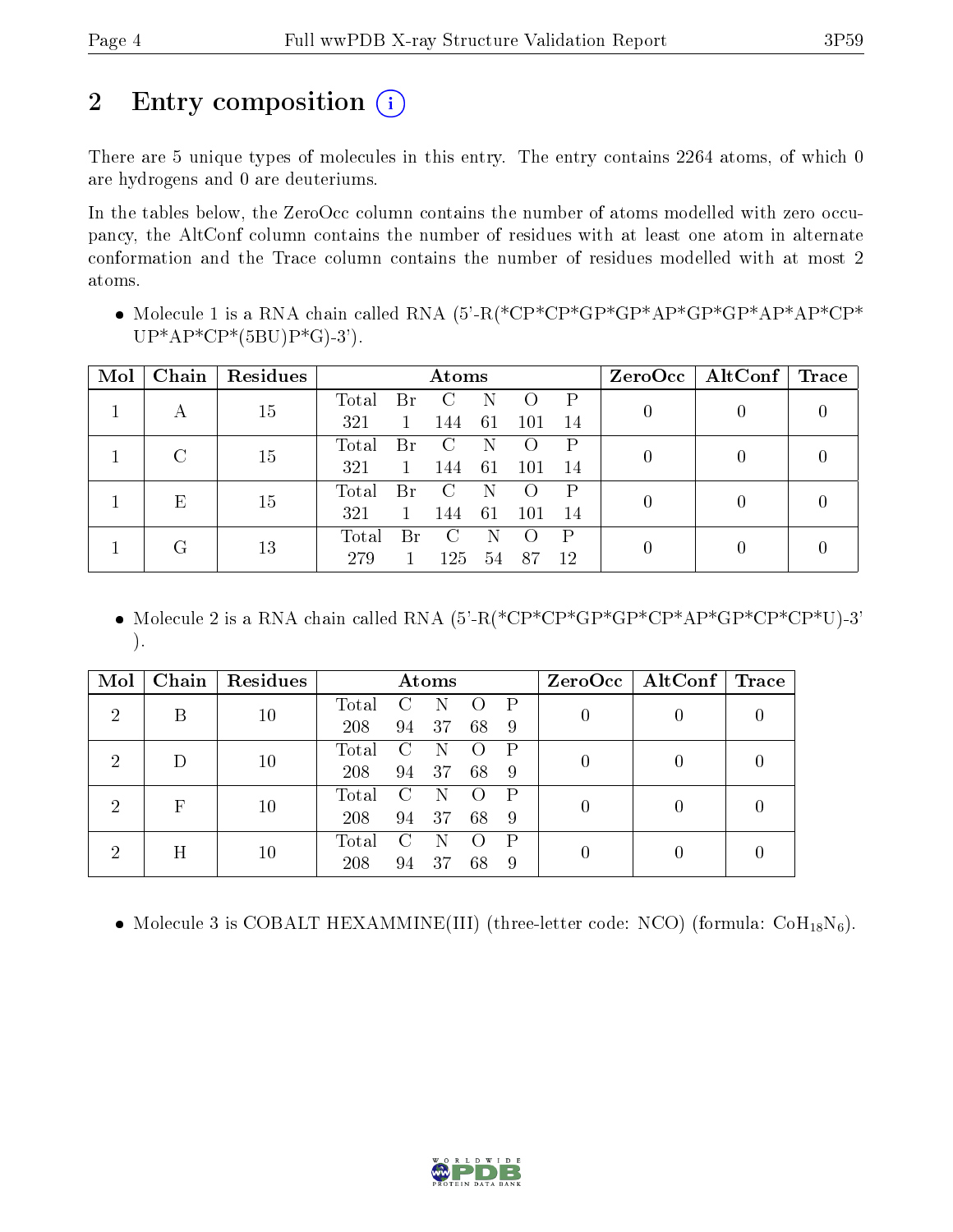

| Mol | $\overline{\text{Chain}}$ | Residues     | Atoms                                                             |                | ZeroOcc   AltConf |
|-----|---------------------------|--------------|-------------------------------------------------------------------|----------------|-------------------|
| 3   | $\bf{A}$                  | $\mathbf{1}$ | Total Co<br>N<br>6<br>7<br>$\mathbf{1}$                           | $\overline{0}$ | $\boldsymbol{0}$  |
| 3   | B                         | $\mathbf{1}$ | Total<br>Co<br>N<br>6<br>$\overline{7}$<br>$\mathbf{1}$           | $\overline{0}$ | $\overline{0}$    |
| 3   | $\mathcal{C}$             | $\mathbf{1}$ | $\mathbf N$<br>Total<br>Co<br>6<br>$\mathbf{1}$<br>$\overline{7}$ | $\overline{0}$ | $\overline{0}$    |
| 3   | $\mathcal{C}$             | $\mathbf{1}$ | Total<br>Co<br>N<br>6<br>$\overline{7}$<br>$\mathbf{1}$           | $\overline{0}$ | $\overline{0}$    |
| 3   | $\mathbf D$               | $\mathbf{1}$ | Co<br>$\mathbf N$<br>Total<br>6<br>$\overline{7}$<br>$\mathbf{1}$ | $\overline{0}$ | $\overline{0}$    |
| 3   | ${\rm E}$                 | $\mathbf{1}$ | Total<br>Co<br>N<br>6<br>$\overline{7}$<br>$\mathbf{1}$           | $\theta$       | $\overline{0}$    |
| 3   | $\mathbf F$               | $\mathbf{1}$ | $\mathbf N$<br>Total<br>Co<br>$\mathbf{1}$<br>6<br>$\overline{7}$ | $\overline{0}$ | $\overline{0}$    |
| 3   | G                         | $\mathbf{1}$ | Total<br>N<br>Co<br>$\mathbf{1}$<br>6<br>$\overline{7}$           | $\overline{0}$ | $\overline{0}$    |
| 3   | $\mathcal G$              | $\mathbf{1}$ | Total<br>Co<br>$\mathbf N$<br>$\overline{7}$<br>$\mathbf{1}$<br>6 | $\overline{0}$ | $\overline{0}$    |
| 3   | Η                         | $\mathbf{1}$ | Total<br>N<br>Co<br>$6\phantom{.}6$<br>7<br>1                     | 0              | 0                 |

Molecule 4 is MAGNESIUM ION (three-letter code: MG) (formula: Mg).

|  | Mol   Chain   Residues | Atoms    | ZeroOcc   AltConf |
|--|------------------------|----------|-------------------|
|  |                        | Total Mg |                   |
|  |                        | Total Mg |                   |

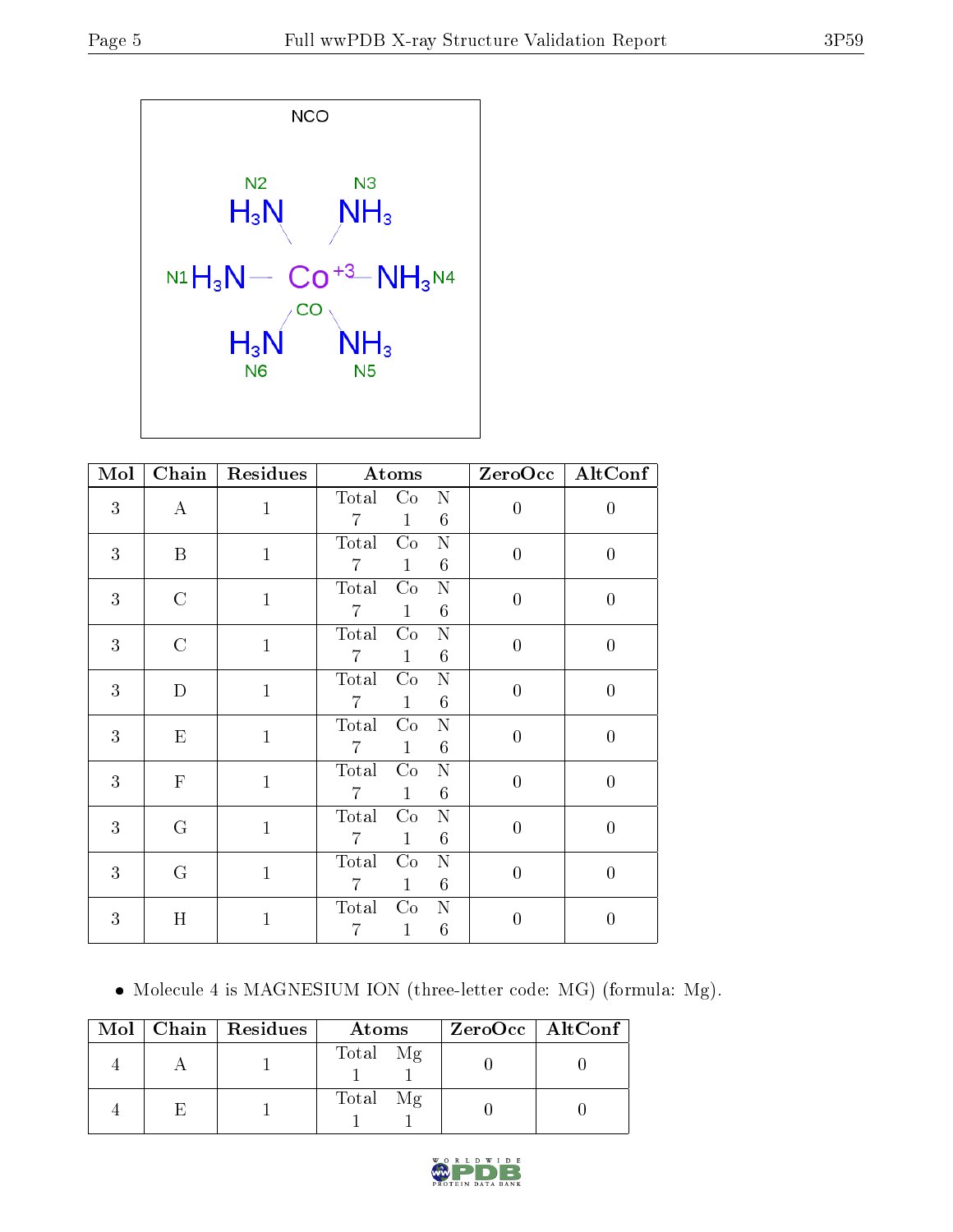$\bullet\,$  Molecule 5 is water.

| Mol            | $\overline{\text{Chain}}$ | Residues | Atoms                               | ZeroOcc        | AltConf          |
|----------------|---------------------------|----------|-------------------------------------|----------------|------------------|
| $\overline{5}$ | $\bf{A}$                  | 22       | Total<br>$\circ$<br>22<br>22        | $\overline{0}$ | 0                |
| $\overline{5}$ | B                         | 19       | Total<br>$\Omega$<br>19<br>19       | $\theta$       | 0                |
| $\overline{5}$ | $\rm C$                   | 19       | Total<br>$\overline{O}$<br>19<br>19 | $\theta$       | $\overline{0}$   |
| $\overline{5}$ | D                         | 11       | Total<br>O<br>11<br>11              | $\overline{0}$ | $\boldsymbol{0}$ |
| $\overline{5}$ | E                         | 20       | Total<br>$\overline{O}$<br>20<br>20 | $\theta$       | $\boldsymbol{0}$ |
| $\overline{5}$ | $\mathbf{F}$              | 12       | Total<br>$\overline{O}$<br>12<br>12 | $\overline{0}$ | $\overline{0}$   |
| $\overline{5}$ | G                         | 8        | Total<br>O<br>8<br>8                | $\overline{0}$ | $\boldsymbol{0}$ |
| $\overline{5}$ | H                         | 7        | Total<br>$\Omega$<br>7              | $\Omega$       | 0                |

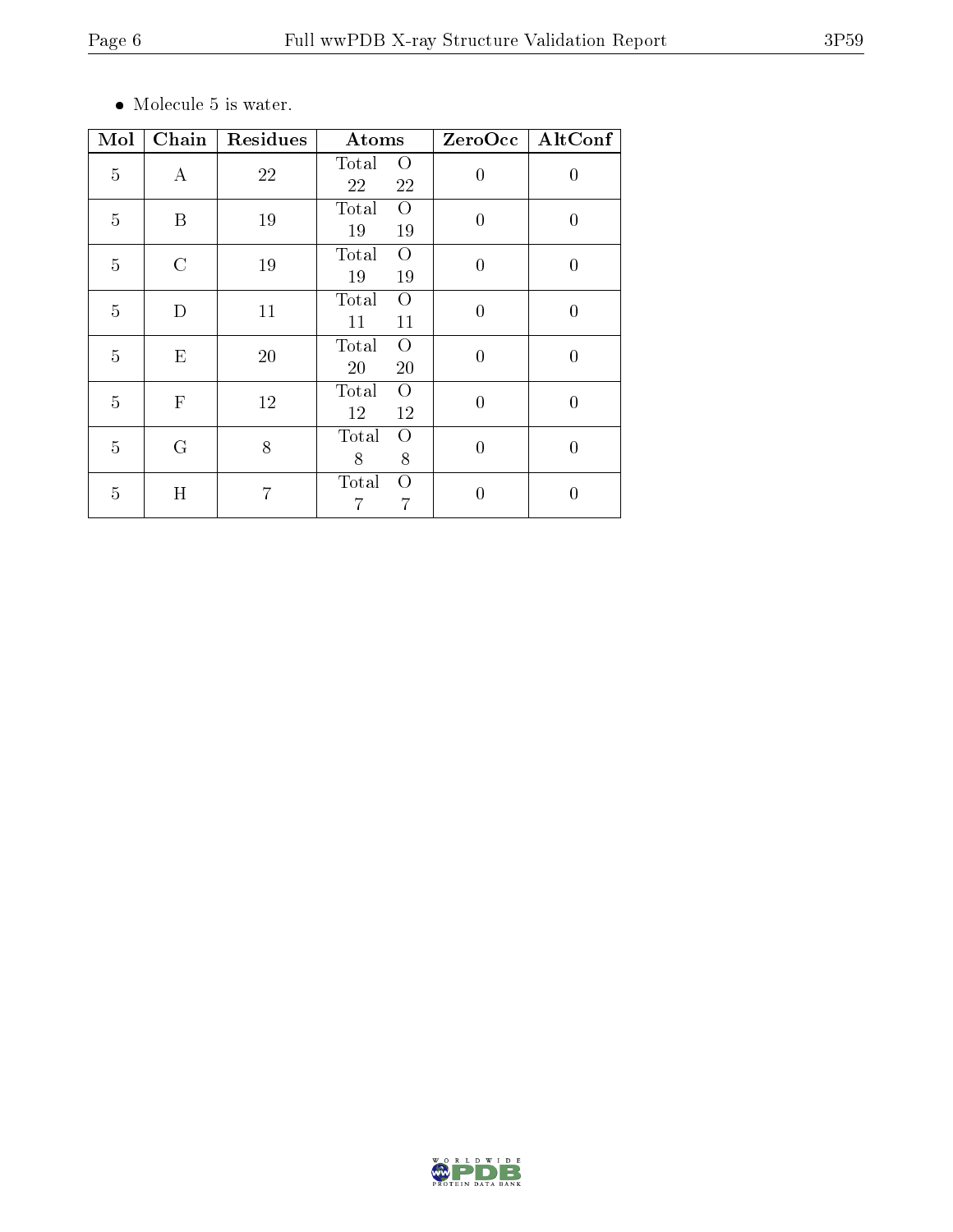## 3 Residue-property plots  $(i)$

These plots are drawn for all protein, RNA and DNA chains in the entry. The first graphic for a chain summarises the proportions of the various outlier classes displayed in the second graphic. The second graphic shows the sequence view annotated by issues in geometry and electron density. Residues are color-coded according to the number of geometric quality criteria for which they contain at least one outlier: green  $= 0$ , yellow  $= 1$ , orange  $= 2$  and red  $= 3$  or more. A red dot above a residue indicates a poor fit to the electron density (RSRZ  $> 2$ ). Stretches of 2 or more consecutive residues without any outlier are shown as a green connector. Residues present in the sample, but not in the model, are shown in grey.

• Molecule 1: RNA  $(5^{\circ}\text{-R}$  (\*CP\*CP\*GP\*GP\*AP\*GP\*AP\*AP\*CP\*UP\*AP\*CP\*(5BU)P\*G)-3')

| Chain A: $\frac{1}{7\%}$                                                      | 80%                                                                                                                                                                                                                                                                                                                                                                                                                                   |     | 7%        | 7%                                                                                                                                                                                                           |
|-------------------------------------------------------------------------------|---------------------------------------------------------------------------------------------------------------------------------------------------------------------------------------------------------------------------------------------------------------------------------------------------------------------------------------------------------------------------------------------------------------------------------------|-----|-----------|--------------------------------------------------------------------------------------------------------------------------------------------------------------------------------------------------------------|
| ទី <u>ទី និ និ ទី និ និ នី នី ត្រី ត្រី ទី ទី និ</u> និ                       |                                                                                                                                                                                                                                                                                                                                                                                                                                       |     |           |                                                                                                                                                                                                              |
| 3')                                                                           |                                                                                                                                                                                                                                                                                                                                                                                                                                       |     |           | • Molecule 1: RNA $(5^{\circ}\text{-R}(*\text{CP}^*\text{CP}^*\text{GP}^*\text{AP}^*\text{CP}^*\text{GP}^*\text{AP}^*\text{AP}^*\text{CP}^*\text{UP}^*\text{AP}^*\text{CP}^*(5\text{BU})\text{P}^*\text{G})$ |
| Chain $C:$<br>13%                                                             | 53%                                                                                                                                                                                                                                                                                                                                                                                                                                   |     | 27%       | 7%                                                                                                                                                                                                           |
| <mark>ទីក្នុងនិង្គ និន្ត កូន មិន</mark><br><mark>ទី ក្នុង និង ដូ</mark> ន និង |                                                                                                                                                                                                                                                                                                                                                                                                                                       |     |           |                                                                                                                                                                                                              |
| 3')                                                                           |                                                                                                                                                                                                                                                                                                                                                                                                                                       |     |           | • Molecule 1: RNA $(5^{\circ}\text{-R}(*\text{CP}^*\text{CP}^*\text{GP}^*\text{GP}^*\text{AP}^*\text{GP}^*\text{AP}^*\text{AP}^*\text{CP}^*\text{UP}^*\text{AP}^*\text{CP}^*(5\text{BU})\text{P}^*\text{G})$ |
| Chain E:<br>13%                                                               | 53%                                                                                                                                                                                                                                                                                                                                                                                                                                   |     | 33%       |                                                                                                                                                                                                              |
| <mark>ទី ទី ទី ទី ទី ទី ទី ទី</mark>                                          |                                                                                                                                                                                                                                                                                                                                                                                                                                       |     |           |                                                                                                                                                                                                              |
| 3')                                                                           |                                                                                                                                                                                                                                                                                                                                                                                                                                       |     |           | • Molecule 1: RNA $(5^{\circ}\text{-R}(*\text{CP}^*\text{CP}^*\text{GP}^*\text{AP}^*\text{CP}^*\text{GP}^*\text{AP}^*\text{AP}^*\text{CP}^*\text{UP}^*\text{AP}^*\text{CP}^*(5\text{BU})\text{P}^*\text{G})$ |
| Chain G:                                                                      | 33%                                                                                                                                                                                                                                                                                                                                                                                                                                   | 47% | 7%<br>13% |                                                                                                                                                                                                              |
| <mark>ិទ្ធិនីនីធិនី</mark> នី                                                 |                                                                                                                                                                                                                                                                                                                                                                                                                                       |     |           |                                                                                                                                                                                                              |
|                                                                               | • Molecule 2: RNA $(5^{\circ}$ -R(*CP*CP*GP*GP*CP*AP*GP*CP*CP*U)-3')                                                                                                                                                                                                                                                                                                                                                                  |     |           |                                                                                                                                                                                                              |
| Chain B:                                                                      | 40%                                                                                                                                                                                                                                                                                                                                                                                                                                   | 50% | 10%       |                                                                                                                                                                                                              |
|                                                                               |                                                                                                                                                                                                                                                                                                                                                                                                                                       |     |           |                                                                                                                                                                                                              |
|                                                                               | • Molecule 2: RNA $(5'-R(*\mathbf{CP*}\mathbf{CP*}\mathbf{GP*}\mathbf{GP*}\mathbf{CP*}\mathbf{CP*}\mathbf{CP*}\mathbf{CP*}\mathbf{CP*}\mathbf{CP*}\mathbf{CP*}\mathbf{CP*}\mathbf{CP*}\mathbf{CP*}\mathbf{CP*}\mathbf{CP*}\mathbf{CP*}\mathbf{CP*}\mathbf{CP*}\mathbf{CP*}\mathbf{CP*}\mathbf{CP*}\mathbf{CP*}\mathbf{CP*}\mathbf{CP*}\mathbf{CP*}\mathbf{CP*}\mathbf{CP*}\mathbf{CP*}\mathbf{CP*}\mathbf{CP*}\mathbf{CP*}\mathbf{CP$ |     |           |                                                                                                                                                                                                              |

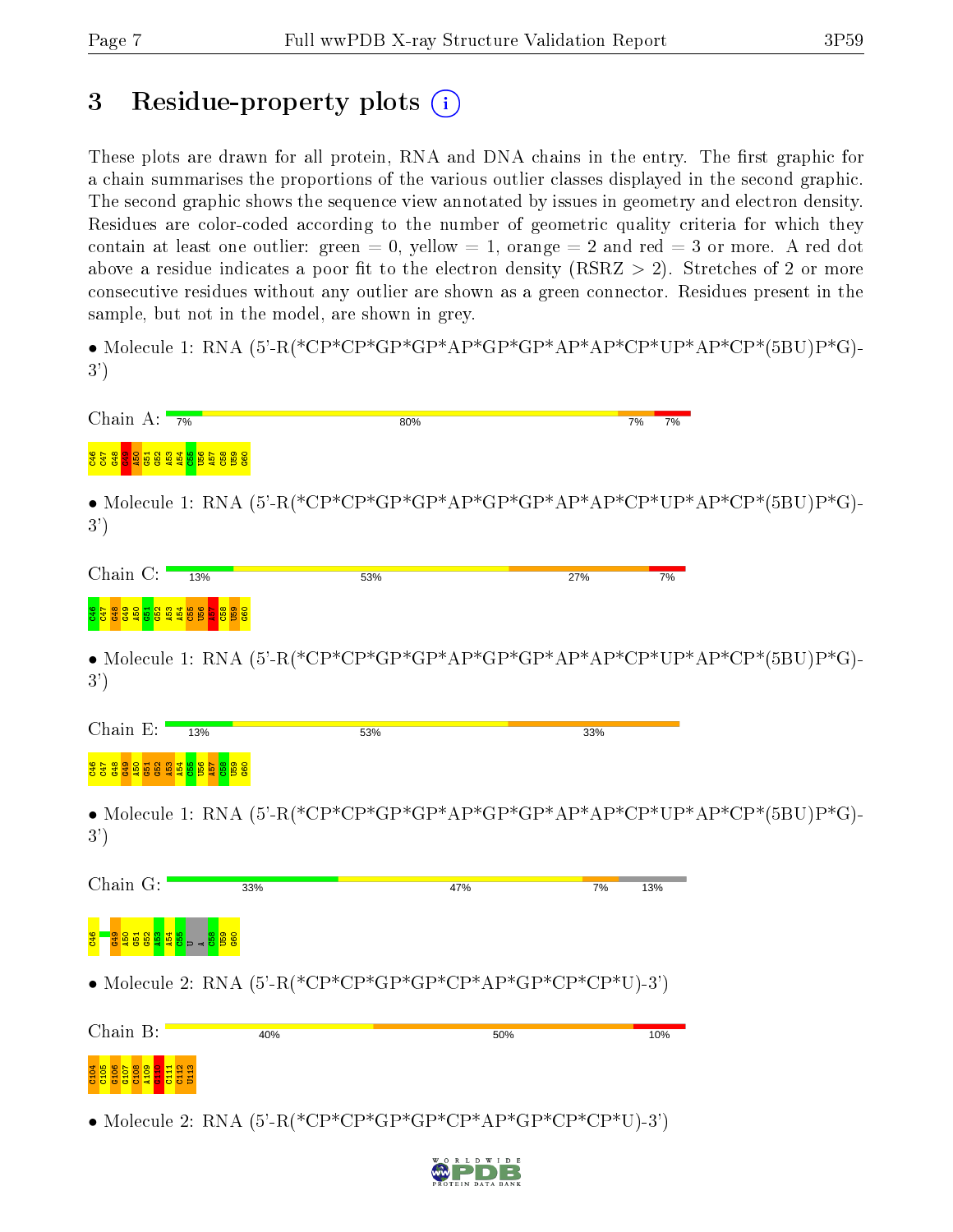<mark>g g g g – d g</mark><br><mark>g g g g – d g</mark>

| Chain $D:$ 10%                      |        | 30% | 50%                                                                  | 10% |
|-------------------------------------|--------|-----|----------------------------------------------------------------------|-----|
| es <mark>es</mark><br>G107<br>E     | t<br>居 |     |                                                                      |     |
|                                     |        |     |                                                                      |     |
| Chain $F$ :                         | 10%    |     | 80%                                                                  | 10% |
| $\frac{601}{200}$<br>$\frac{10}{7}$ |        |     |                                                                      |     |
|                                     |        |     | • Molecule 2: RNA $(5^{\circ}$ -R(*CP*CP*GP*GP*CP*AP*GP*CP*CP*U)-3') |     |
| Chain H:                            |        | 40% | 60%                                                                  |     |
|                                     |        |     |                                                                      |     |

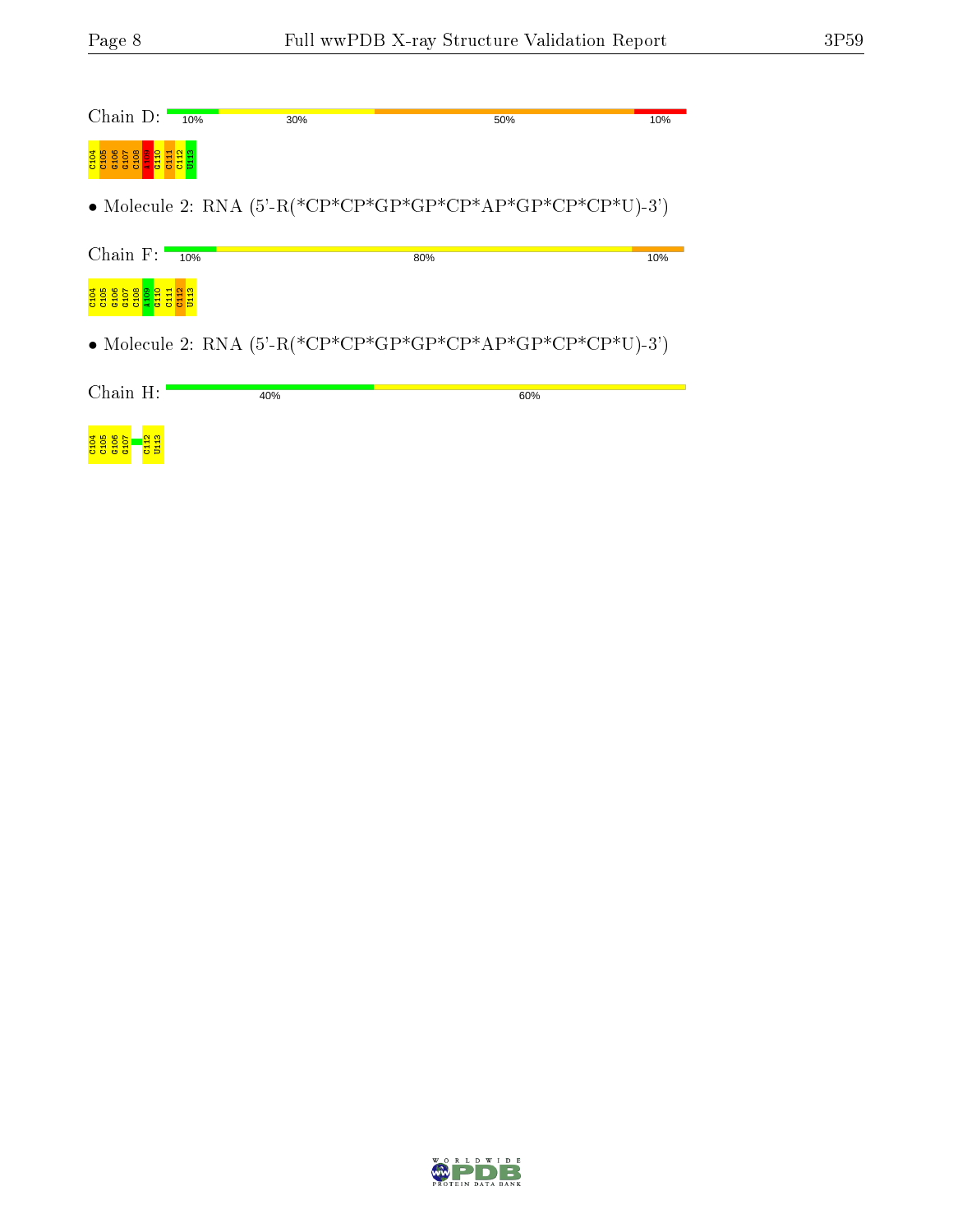# 4 Data and refinement statistics  $(i)$

| Property                                                             | Value                                            | Source     |  |
|----------------------------------------------------------------------|--------------------------------------------------|------------|--|
| Space group                                                          | P 31 2 1                                         | Depositor  |  |
| Cell constants                                                       | 62.38Å<br>62.38Å<br>126.27Å                      |            |  |
| a, b, c, $\alpha$ , $\beta$ , $\gamma$                               | $90.00^\circ$<br>$120.00^\circ$<br>$90.00^\circ$ | Depositor  |  |
| Resolution $(A)$                                                     | 25.06<br>$-2.18$                                 | Depositor  |  |
|                                                                      | $25.06 = 2.16$                                   | <b>EDS</b> |  |
| % Data completeness                                                  | $86.7(25.06-2.18)$                               | Depositor  |  |
| (in resolution range)                                                | 88.8 (25.06-2.16)                                | <b>EDS</b> |  |
| $R_{merge}$                                                          | 0.07                                             | Depositor  |  |
| $\mathrm{R}_{sym}$                                                   | (Not available)                                  | Depositor  |  |
| $\sqrt{I/\sigma(I)} > 1$                                             | 3.21 (at $2.15\text{\AA}$ )                      | Xtriage    |  |
| Refinement program                                                   | PHENIX (phenix.refine: 1.6.1 357)                | Depositor  |  |
|                                                                      | $\overline{0.156}$ ,<br>0.192                    | Depositor  |  |
| $R, R_{free}$                                                        | 0.164<br>0.200<br>$\mathcal{L}$                  | DCC        |  |
| $\mathcal{R}_{free}$ test set                                        | 697 reflections $(4.92\%)$                       | wwPDB-VP   |  |
| Wilson B-factor $(A^2)$                                              | 44.1                                             | Xtriage    |  |
| Anisotropy                                                           | 0.065                                            | Xtriage    |  |
| Bulk solvent $k_{sol}(e/\mathring{A}^3)$ , $B_{sol}(\mathring{A}^2)$ | $0.27$ , 37.6                                    | <b>EDS</b> |  |
| L-test for twinning <sup>2</sup>                                     | $< L >$ = 0.38, $< L2 >$ = 0.21                  | Xtriage    |  |
| Estimated twinning fraction                                          | $0.490$ for $-h,-k,l$                            | Xtriage    |  |
| $F_o, F_c$ correlation                                               | 0.96                                             | <b>EDS</b> |  |
| Total number of atoms                                                | 2264                                             | wwPDB-VP   |  |
| Average B, all atoms $(A^2)$                                         | 49.0                                             | wwPDB-VP   |  |

Xtriage's analysis on translational NCS is as follows: The largest off-origin peak in the Patterson function is  $5.18\%$  of the height of the origin peak. No significant pseudotranslation is detected.

<sup>&</sup>lt;sup>2</sup>Theoretical values of  $\langle |L| \rangle$ ,  $\langle L^2 \rangle$  for acentric reflections are 0.5, 0.333 respectively for untwinned datasets, and 0.375, 0.2 for perfectly twinned datasets.



<span id="page-8-1"></span><span id="page-8-0"></span><sup>1</sup> Intensities estimated from amplitudes.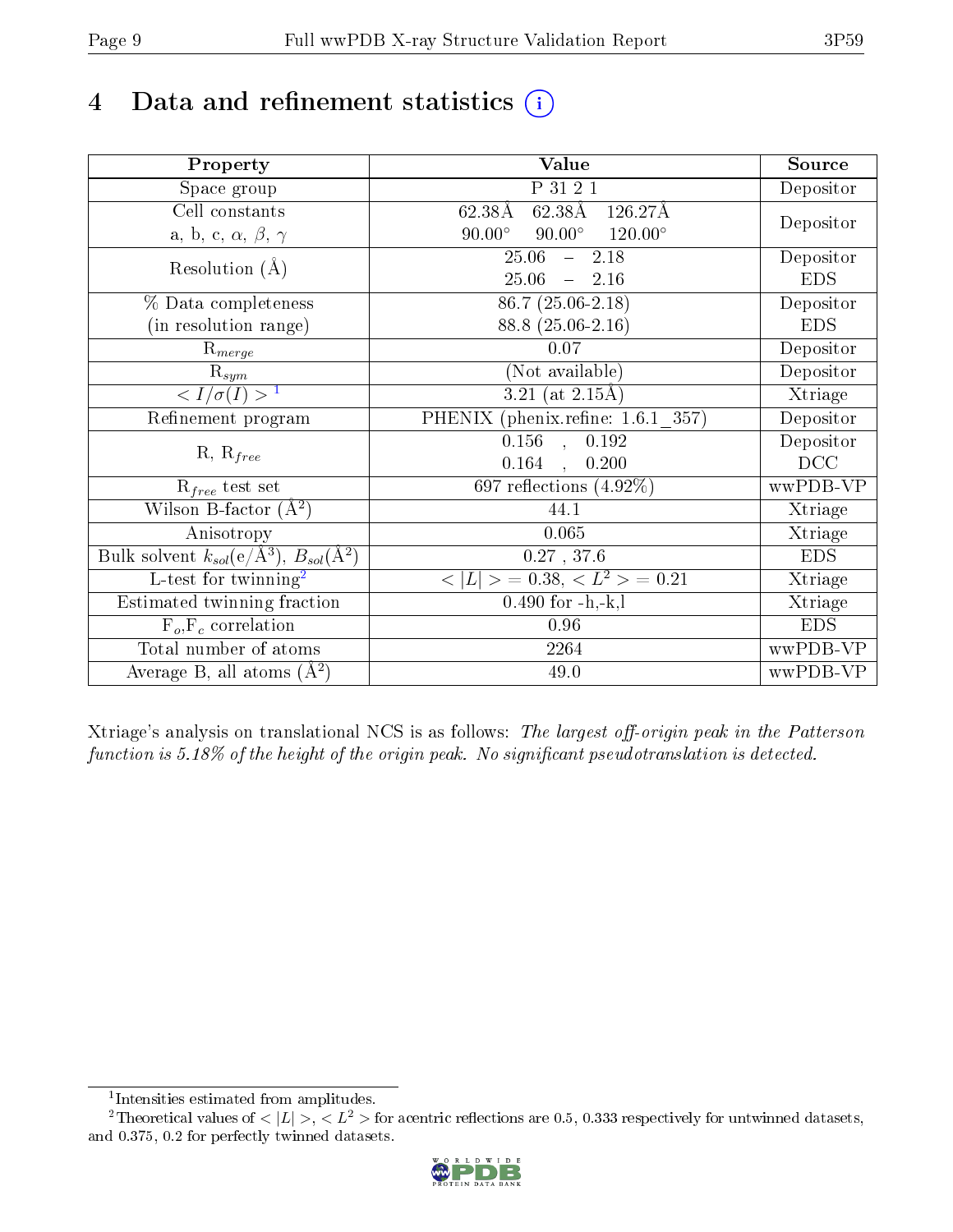# 5 Model quality  $(i)$

## 5.1 Standard geometry (i)

Bond lengths and bond angles in the following residue types are not validated in this section: 5BU, MG, NCO

The Z score for a bond length (or angle) is the number of standard deviations the observed value is removed from the expected value. A bond length (or angle) with  $|Z| > 5$  is considered an outlier worth inspection. RMSZ is the root-mean-square of all Z scores of the bond lengths (or angles).

| Chain<br>Mol   |    |      | Bond lengths                           | Bond angles |                    |
|----------------|----|------|----------------------------------------|-------------|--------------------|
|                |    | RMSZ | Z   > 5                                | RMSZ        | # $ Z  > 5$        |
|                | А  | 0.91 | 0/336                                  | 1.50        | $5/523$ $(1.0\%)$  |
| 1              | G  | 0.92 | $1/336(0.3\%)$                         | 1.48        | $6/523$ $(1.1\%)$  |
|                | E, | 0.90 | $(0.3\%)$                              | 1.49        | $4/523$ $(0.8\%)$  |
|                | G  | 0.99 | 0/288                                  | 1.56        | $(1.3\%)$<br>6/    |
| 2              | В  | 0.91 | 0/231                                  | 1.82        | $10/358$ $(2.8\%)$ |
| 2              | D) | 0.87 | 0/231                                  | 1.28        | $2/358$ $(0.6\%)$  |
| 2              | F  | 0.96 | 0/231                                  | 1.70        | $6/358$ $(1.7\%)$  |
| $\mathfrak{D}$ | H  | 0.81 | /231<br>$0_{\scriptscriptstyle \perp}$ | 1.32        | $1/358$ $(0.3\%)$  |
| All            | ΑH | 0.91 | $(0.1\%)$<br>2/2220                    | 1.52        | $40/3447(1.2\%)$   |

All (2) bond length outliers are listed below:

| ` Mol |  |                | Chain   Res   Type   Atoms   $Z$   Observed( $A$ )   Ideal( $A$ ) |      |
|-------|--|----------------|-------------------------------------------------------------------|------|
|       |  | $N9-C4$   5.61 |                                                                   | 1.37 |
|       |  | $N7-C5$   5.54 |                                                                   |      |

All (40) bond angle outliers are listed below:

| Mol            | Chain     | Res | Type      | Atoms      | Z       | Observed $(°)$ | Ideal $(°)$ |
|----------------|-----------|-----|-----------|------------|---------|----------------|-------------|
| 2              | В         | 106 | G         | $C8-N9-C4$ | 10.11   | 110.44         | 106.40      |
| $\overline{2}$ | F         | 110 | G         | $C5-C6-O6$ | 8.69    | 133.81         | 128.60      |
| $\overline{2}$ | F         | 110 | G         | $N3-C4-N9$ | $-8.22$ | 121.06         | 126.00      |
| 2              | В         | 106 | G         | $N9-C4-C5$ | $-7.63$ | 102.35         | 105.40      |
| 1              | A         | 51  | G         | N3-C4-N9   | $-7.56$ | 121.47         | 126.00      |
| $\overline{2}$ | F         | 110 | G         | $N9-C4-C5$ | 7.45    | 108.38         | 105.40      |
| $\overline{2}$ | В         | 105 | $\rm C$   | $C5-C6-N1$ | 7.42    | 124.71         | 121.00      |
| 1              | E         | 52  | G         | $N3-C4-N9$ | $-7.21$ | 121.68         | 126.00      |
| 1              | $\bigcap$ | 48  | G         | $C8-N9-C4$ | 7.03    | 109.21         | 106.40      |
| $\mathfrak{D}$ | В         | 108 | $\bigcap$ | $C5-C6-N1$ | 6.60    | 124.30         | 121.00      |
| 1              |           | 48  | G         | N3-C4-C5   | 6.43    | 131.82         | 128.60      |

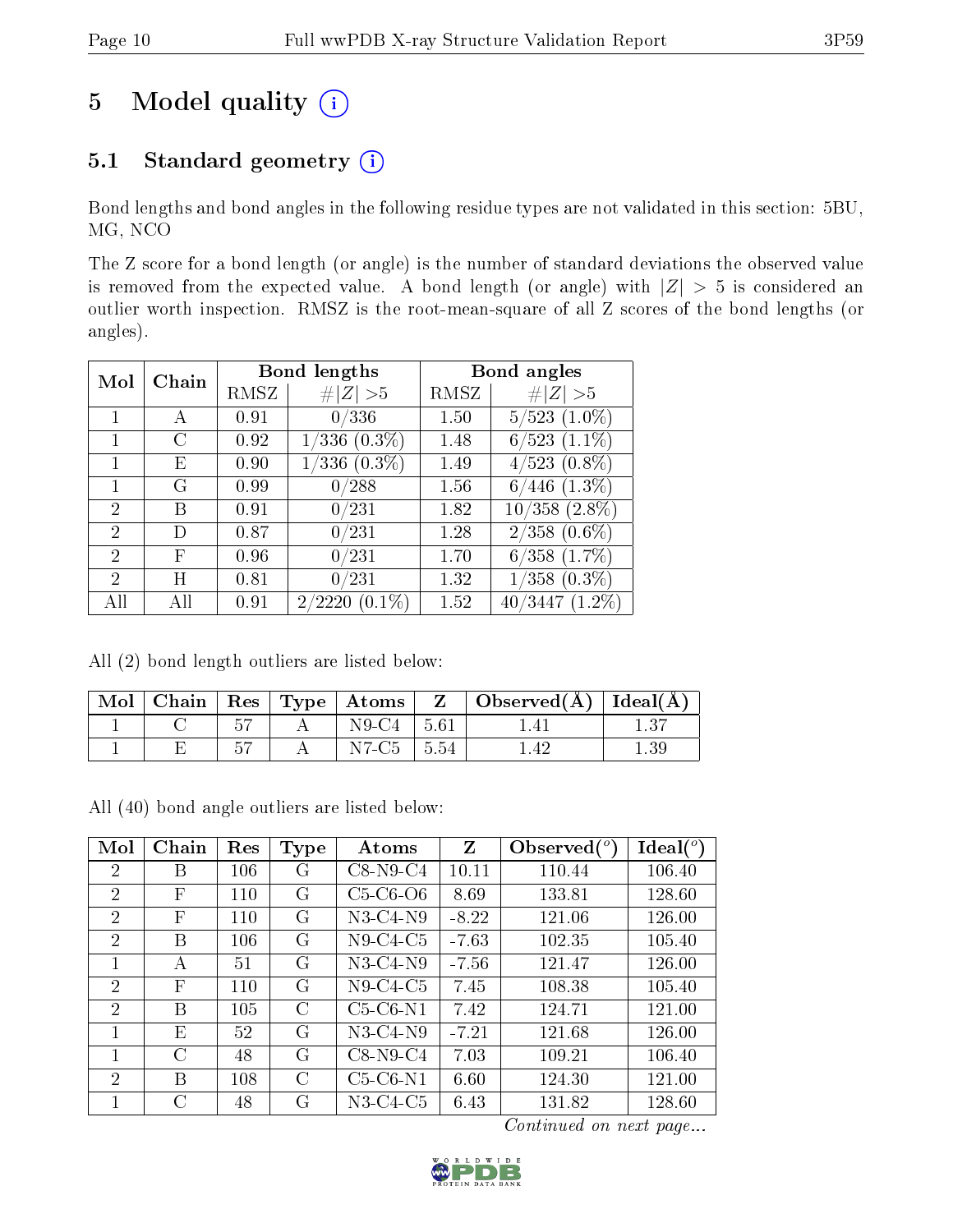| Mol            | Chain                   | Res | <b>Type</b>        | Atoms                         | $Z_{\parallel}$ | Observed $(°)$ | Ideal $(°)$ |
|----------------|-------------------------|-----|--------------------|-------------------------------|-----------------|----------------|-------------|
| $\overline{2}$ | $\overline{\mathrm{F}}$ | 111 | $\overline{C}$     | $\overline{\text{N1-C2-O2}}$  | 6.39            | 122.74         | 118.90      |
| $\overline{2}$ | H                       | 112 | $\overline{C}$     | $C6-N1-C2$                    | $-6.32$         | 117.77         | 120.30      |
| $\overline{1}$ | $\overline{G}$          | 49  | $\overline{G}$     | $C4-N9-C1'$                   | $-6.12$         | 118.55         | 126.50      |
| $\mathbf{1}$   | G                       | 49  | G                  | $C6-C5-N7$                    | 6.03            | 134.02         | 130.40      |
| $\overline{2}$ | $\overline{\mathrm{B}}$ | 104 | $\overline{\rm C}$ | $\overline{\text{N1-C2-O2}}$  | 5.91            | 122.44         | 118.90      |
| $\overline{1}$ | $\mathcal{C}$           | 48  | G                  | $N7$ -C8- $N9$                | $-5.85$         | 110.17         | 113.10      |
| $\mathbf{1}$   | $\overline{\mathrm{E}}$ | 53  | $\bf{A}$           | $C8-N9-C4$                    | 5.82            | 108.13         | 105.80      |
| $\overline{2}$ | $\overline{B}$          | 108 | $\overline{\rm C}$ | $C6-N1-C2$                    | $-5.79$         | 117.99         | 120.30      |
| $\mathbf{1}$   | $\bf{A}$                | 51  | G                  | $N3-C4-C5$                    | 5.71            | 131.45         | 128.60      |
| $\overline{2}$ | $\overline{\mathrm{F}}$ | 110 | $\overline{G}$     | $C5-C6-N1$                    | $-5.69$         | 108.65         | 111.50      |
| $\mathbf{1}$   | $\bf{A}$                | 49  | G                  | $C8-N9-C4$                    | 5.49            | 108.60         | 106.40      |
| $\overline{1}$ | $\overline{\mathrm{G}}$ | 49  | $\overline{G}$     | $C4-C5-C6$                    | $-5.49$         | 115.51         | 118.80      |
| $\mathbf{1}$   | $\overline{C}$          | 48  | $\overline{G}$     | $N1-C2-N2$                    | 5.48            | 121.14         | 116.20      |
| $\mathbf{1}$   | $\overline{\mathrm{G}}$ | 49  | G                  | $\overline{\text{N1-C}}$ 2-N3 | $-5.47$         | 120.62         | 123.90      |
| $\overline{2}$ | $\overline{\mathrm{F}}$ | 106 | $\overline{G}$     | $C8-N9-C4$                    | 5.35            | 108.54         | 106.40      |
| $\mathbf{1}$   | $\overline{\rm C}$      | 47  | $\overline{\rm C}$ | $C6-N1-C2$                    | 5.30            | 122.42         | 120.30      |
| $\mathbf{1}$   | $\overline{G}$          | 49  | $\overline{G}$     | $C8-N9-C1'$                   | 5.29            | 133.88         | 127.00      |
| $\overline{2}$ | $\, {\bf B}$            | 110 | G                  | $C5-N7-C8$                    | 5.26            | 106.93         | 104.30      |
| $\overline{2}$ | $\overline{B}$          | 105 | $\overline{\rm C}$ | $C6-N1-C2$                    | $-5.25$         | 118.20         | 120.30      |
| $\overline{1}$ | $\overline{G}$          | 51  | $\overline{G}$     | $N3-C4-C5$                    | $-5.24$         | 125.98         | 128.60      |
| $\mathbf{1}$   | A                       | 50  | A                  | $C8-N9-C4$                    | 5.23            | 107.89         | 105.80      |
| $\mathbf{1}$   | $\overline{\mathrm{E}}$ | 52  | G                  | $\overline{\text{C8-N9-C1}}$  | 5.09            | 133.62         | 127.00      |
| $\mathbf{1}$   | А                       | 49  | G                  | $\overline{\text{N}}$ 7-C8-N9 | $-5.09$         | 110.56         | 113.10      |
| $\mathbf{1}$   | $\overline{\rm C}$      | 50  | $\bf{A}$           | $C2-N3-C4$                    | $-5.08$         | 108.06         | 110.60      |
| $\overline{2}$ | $\mathbf D$             | 109 | A                  | $N7$ -C8- $N9$                | $5.07\,$        | 116.34         | 113.80      |
| $\mathbf{1}$   | E                       | 52  | G                  | $N3-C4-C5$                    | 5.07            | 131.13         | 128.60      |
| $\overline{2}$ | $\overline{\mathbf{B}}$ | 104 | $\overline{\rm C}$ | $C6-N1-C2$                    | $-5.05$         | 118.28         | 120.30      |
| $\overline{2}$ | $\overline{B}$          | 112 | $\overline{\rm C}$ | $C2-N1-C1'$                   | $-5.03$         | 113.26         | 118.80      |
| $\overline{2}$ | $\overline{\rm D}$      | 109 | $\boldsymbol{A}$   | $C8-N9-C4$                    | $-5.01$         | 103.80         | 105.80      |

Continued from previous page...

There are no chirality outliers.

There are no planarity outliers.

### 5.2 Too-close contacts (i)

In the following table, the Non-H and H(model) columns list the number of non-hydrogen atoms and hydrogen atoms in the chain respectively. The H(added) column lists the number of hydrogen atoms added and optimized by MolProbity. The Clashes column lists the number of clashes within the asymmetric unit, whereas Symm-Clashes lists symmetry related clashes.

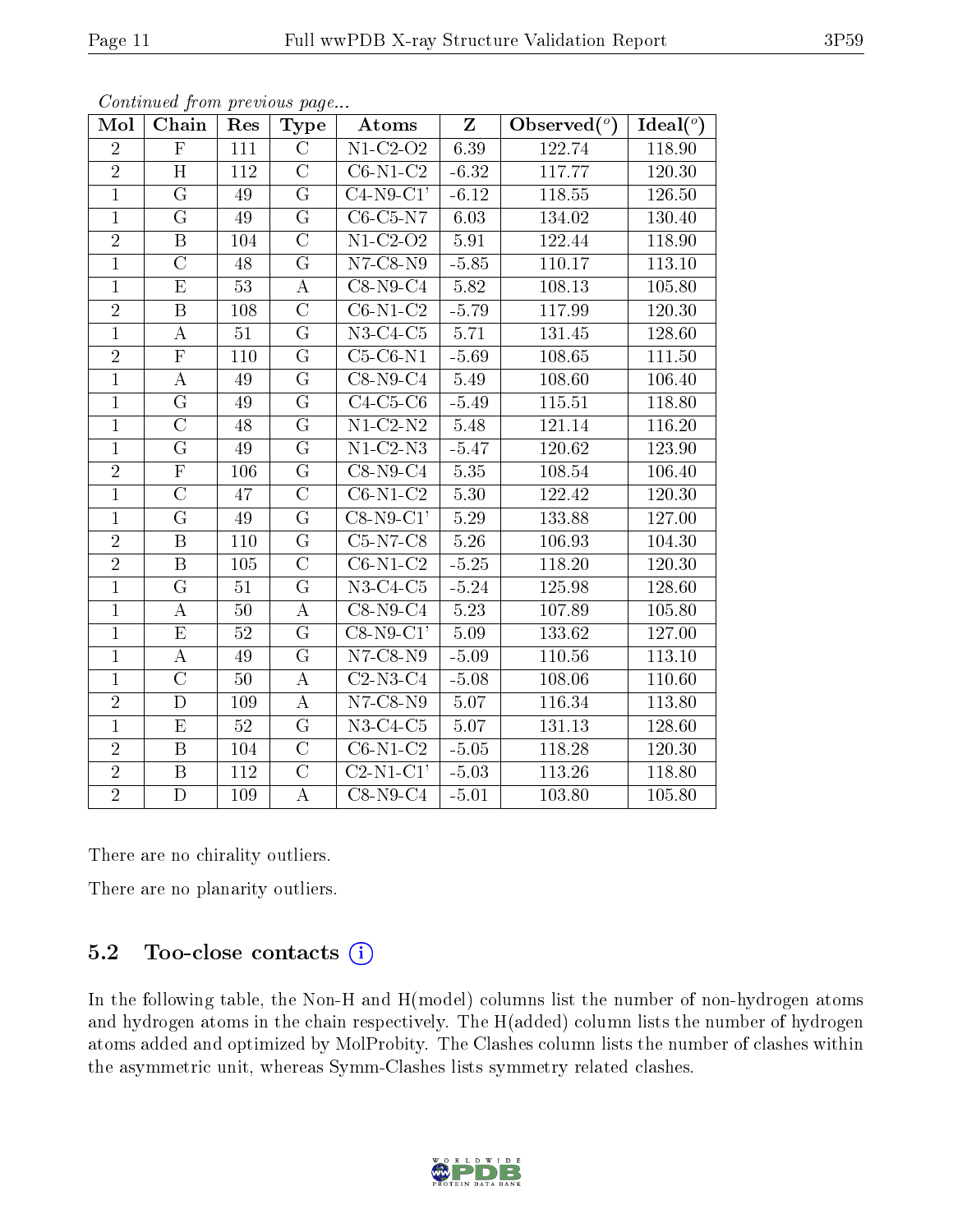| Mol            | Chain                   | $Non-H$          | H (model)        | H(added)         | Clashes          | <b>Symm-Clashes</b> |
|----------------|-------------------------|------------------|------------------|------------------|------------------|---------------------|
| $\mathbf{1}$   | $\boldsymbol{A}$        | $\overline{321}$ | $\boldsymbol{0}$ | 164              | $\overline{26}$  | $\boldsymbol{0}$    |
| $\mathbf 1$    | $\overline{C}$          | 321              | $\boldsymbol{0}$ | 164              | 26               | $\boldsymbol{0}$    |
| $\mathbf{1}$   | $\overline{E}$          | 321              | $\overline{0}$   | 164              | $22\,$           | $\overline{0}$      |
| $\overline{1}$ | $\overline{G}$          | <b>279</b>       | $\overline{0}$   | 144              | $\overline{4}$   | $\overline{0}$      |
| $\overline{2}$ | $\, {\bf B}$            | 208              | $\boldsymbol{0}$ | 111              | 12               | $\boldsymbol{0}$    |
| $\overline{2}$ | $\overline{\rm D}$      | $208\,$          | $\overline{0}$   | $\overline{111}$ | $\overline{30}$  | $\boldsymbol{0}$    |
| $\overline{2}$ | $\overline{\mathrm{F}}$ | 208              | $\boldsymbol{0}$ | 111              | $8\,$            | $\boldsymbol{0}$    |
| $\overline{2}$ | H                       | 208              | $\overline{0}$   | 111              | 8                | $\overline{0}$      |
| $\overline{3}$ | $\bf{A}$                | $\overline{7}$   | $\overline{0}$   | $\overline{0}$   | $\overline{4}$   | $\overline{0}$      |
| $\overline{3}$ | $\overline{\mathbf{B}}$ | $\overline{7}$   | $\boldsymbol{0}$ | $\overline{0}$   | $\overline{1}$   | $\boldsymbol{0}$    |
| $\overline{3}$ | $\overline{\rm C}$      | $\overline{14}$  | $\overline{0}$   | $\overline{0}$   | $\overline{3}$   | $\boldsymbol{0}$    |
| $\overline{3}$ | $\mathbf{D}$            | $\overline{7}$   | $\boldsymbol{0}$ | $\overline{0}$   | $\overline{1}$   | $\boldsymbol{0}$    |
| $\overline{3}$ | ${\rm E}$               | $\overline{7}$   | $\overline{0}$   | $\overline{0}$   | $\overline{3}$   | $\overline{0}$      |
| $\overline{3}$ | $\overline{F}$          | $\overline{7}$   | $\boldsymbol{0}$ | $\overline{0}$   | $\overline{0}$   | $\boldsymbol{0}$    |
| $\overline{3}$ | $\overline{\mathrm{G}}$ | 14               | $\overline{0}$   | $\overline{0}$   | $\overline{2}$   | $\boldsymbol{0}$    |
| $\overline{3}$ | $\overline{H}$          | $\overline{7}$   | $\overline{0}$   | $\overline{0}$   | $\overline{0}$   | $\boldsymbol{0}$    |
| $\overline{4}$ | $\boldsymbol{A}$        | $\mathbf{1}$     | $\boldsymbol{0}$ | $\overline{0}$   | $\boldsymbol{0}$ | $\boldsymbol{0}$    |
| $\overline{4}$ | $\overline{\mathrm{E}}$ | $\overline{1}$   | $\overline{0}$   | $\overline{0}$   | $\overline{0}$   | $\overline{0}$      |
| $\overline{5}$ | $\bf{A}$                | $\overline{22}$  | $\overline{0}$   | $\overline{0}$   | $\overline{8}$   | $\overline{0}$      |
| $\overline{5}$ | $\, {\bf B}$            | 19               | $\boldsymbol{0}$ | $\overline{0}$   | $\overline{2}$   | $\mathbf{1}$        |
| $\overline{5}$ | $\overline{\rm C}$      | $19\,$           | $\boldsymbol{0}$ | $\overline{0}$   | $\overline{3}$   | $\mathbf{1}$        |
| $\overline{5}$ | $\mathbf D$             | 11               | $\overline{0}$   | $\overline{0}$   | $\overline{9}$   | $\boldsymbol{0}$    |
| $\overline{5}$ | $\overline{\mathrm{E}}$ | $\overline{20}$  | $\overline{0}$   | $\overline{0}$   | $\overline{4}$   | $\overline{0}$      |
| $\overline{5}$ | $\overline{F}$          | $12\,$           | $\overline{0}$   | $\overline{0}$   | $\boldsymbol{0}$ | $\boldsymbol{0}$    |
| $\overline{5}$ | $\overline{\mathrm{G}}$ | $\overline{8}$   | $\boldsymbol{0}$ | $\boldsymbol{0}$ | $\mathbf{1}$     | $\boldsymbol{0}$    |
| $\overline{5}$ | $\overline{H}$          | $\overline{7}$   | $\boldsymbol{0}$ | $\overline{0}$   | $\overline{0}$   | $\boldsymbol{0}$    |
| All            | All                     | 2264             | $\overline{0}$   | 1080             | 117              | $\mathbf{1}$        |

The all-atom clashscore is defined as the number of clashes found per 1000 atoms (including hydrogen atoms). The all-atom clashscore for this structure is 39.

All (117) close contacts within the same asymmetric unit are listed below, sorted by their clash magnitude.

| Atom-1                   | Atom-2            | Interatomic    | Clash         |
|--------------------------|-------------------|----------------|---------------|
|                          |                   | distance $(A)$ | overlap $(A)$ |
| 2: D: 108: C: H3'        | 2: D: 109: A: H8  | 1.17           | 1.05          |
| 2:B:113:U:H2'            | 2: D: 104: C: H5' | 1.42           | 1.01          |
| $1:A:52:G:\overline{N7}$ | 5:A:9:HOH:O       | 1.95           | 0.99          |
| 2: D: 108: C:H3'         | 2: D: 109: A: C8  | 1.99           | 0.96          |
| 2:D:104:C:HO5'           | 2: D: 104: C: H6  | 0.97           | 0.93          |
| 1:A:57:A:OP1             | 5:A:64:HOH:O      | 1.85           | 0.92          |
| 1:E:49:G:H5"             | 5:E:45:HOH:O      | 1.72           | 0.89          |
| 1: A:46: C:H6            | 1:A:46:C:HO5'     | 0.91           | 0.88          |

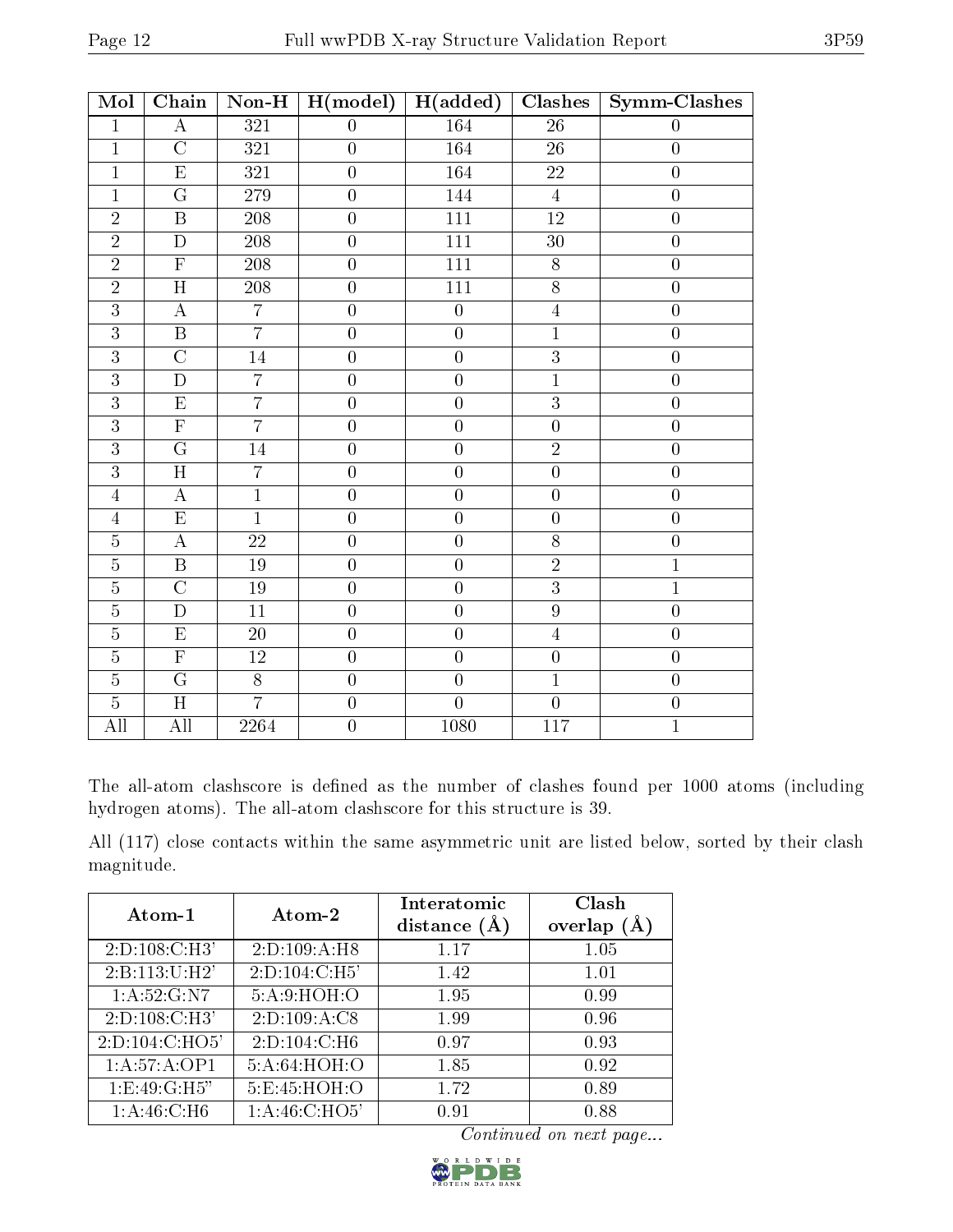| Continuati pont previous page<br>Atom-1 | Atom-2            | Interatomic       | Clash             |
|-----------------------------------------|-------------------|-------------------|-------------------|
|                                         |                   | distance $(A)$    | overlap $(A)$     |
| 1:E:51:G:N2                             | 2:F:112:C:O2      | 2.12              | 0.82              |
| $2:B:112:C:\overline{H2'}$              | 2: B: 113: U: O4' | 1.80              | 0.82              |
| 1:C:54:A:H2'                            | 1: C: 55: C: O4'  | 1.84              | 0.77              |
| 1: A:48: G: N7                          | 3:A:1:NCO:N5      | 2.34              | 0.76              |
| 2:D:108:C:N3                            | 5:D:16:HOH:O      | 2.21              | 0.74              |
| 2: B: 109: A: C2'                       | 2: B: 110: G: H5' | 2.19              | 0.73              |
| 2:D:109:A:C8                            | 2:D:109:A:OP2     | 2.41              | 0.73              |
| 1: A: 46: C: O2                         | 2:D:107:G:N2      | 2.22              | 0.71              |
| 1: A:47: C:H2'                          | 1: A:48: G:H5'    | 1.72              | 0.71              |
| 1:E:53:A:P                              | 5:E:18:HOH:O      | 2.49              | 0.70              |
| 2:D:107:G:P                             | 5:D:32:HOH:O      | 2.50              | 0.70              |
| 1:C:54:A:H2'                            | 1:C:55:C:C4'      | $\overline{2.22}$ | 0.69              |
| 2: B: 109: A: O2'                       | $2:B:110:$ G:H5'  | 1.93              | 0.68              |
| 2: D: 105: C: O2'                       | 5:D:15:HOH:O      | 2.13              | 0.66              |
| 1: A:52: G:CS                           | 5:A:9:HOH:O       | 2.44              | 0.66              |
| 2:B:108:C:N4                            | 5:B:25:HOH:O      | 2.11              | 0.64              |
| 2:D:109:A:H8                            | 2:D:109:A:OP2     | 1.80              | 0.64              |
| 2:D:105:C:C2'                           | 5:D:15:HOH:O      | 2.45              | 0.64              |
| 2:D:108:C:H5                            | 5:D:65:HOH:O      | 1.81              | 0.63              |
| 2: H: 105: C: H2'                       | 2: H: 106: G: C8  | 2.34              | 0.62              |
| 1: A:49: G: N7                          | 3:A:1:NCO:N3      | 2.48              | 0.62              |
| 1: E: 50: A: H61                        | 2:F:113:U:H3      | 1.46              | 0.61              |
| 1: A: 52: G: N2                         | 5:A:29:HOH:O      | 2.33              | 0.60              |
| 1: C: 56: U: O4'                        | 1:C:56:U:OP1      | 2.20              | 0.60              |
| 2:D:107:G:H2'                           | 2: D: 108: C: C6  | 2.37              | 0.59              |
| 1: A: 47: C: C2'                        | 1: A:48: G:H5'    | 2.33              | 0.59              |
| 2:D:108:C:H6                            | 2:D:108:C:OP2     | 1.86              | 0.58              |
| 2: D: 106: G: O6                        | 3: D: 1: NCO: N6  | 2.36              | $\overline{0.58}$ |
| 1: E: 53: A: C2'                        | 1: E: 54: A: O5'  | 2.51              | 0.58              |
| 1:A:54:A:P                              | 5:A:30:HOH:O      | 2.62              | 0.58              |
| 1:C:55:C:C2'                            | 5: C:17:HOH:O     | 2.52              | 0.58              |
| 1:C:53:A:C2                             | 2: D: 111:C: C2   | 2.92              | 0.57              |
| 1:C:48:G:O2'                            | 1:C:49:G:H5'      | 2.05              | 0.57              |
| 1:C:55:C:H2'                            | 5:C:17:HOH:O      | 2.04              | 0.57              |
| 1:E:49:G:P                              | 5:E:45:HOH:O      | 2.63              | 0.56              |
| 1: A: 52: G: N2                         | 2: B: 112: C: H1' | $2.\overline{20}$ | 0.56              |
| 1:C:52:G:C2'                            | 1:C:53:A:H5'      | 2.37              | 0.55              |
| 1:C:57:A:P                              | 1:C:57:A:H3'      | 2.47              | 0.55              |
| 1: A:57:A:P                             | 5:A:64:HOH:O      | 2.61              | 0.54              |
| 1:E:48:G:O6                             | 2:H:105:C:N3      | 2.40              | 0.54              |
| 1:C:54:A:H1'                            | 3:C:61:NCO:N3     | 2.23              | 0.53              |

Continued from previous page.

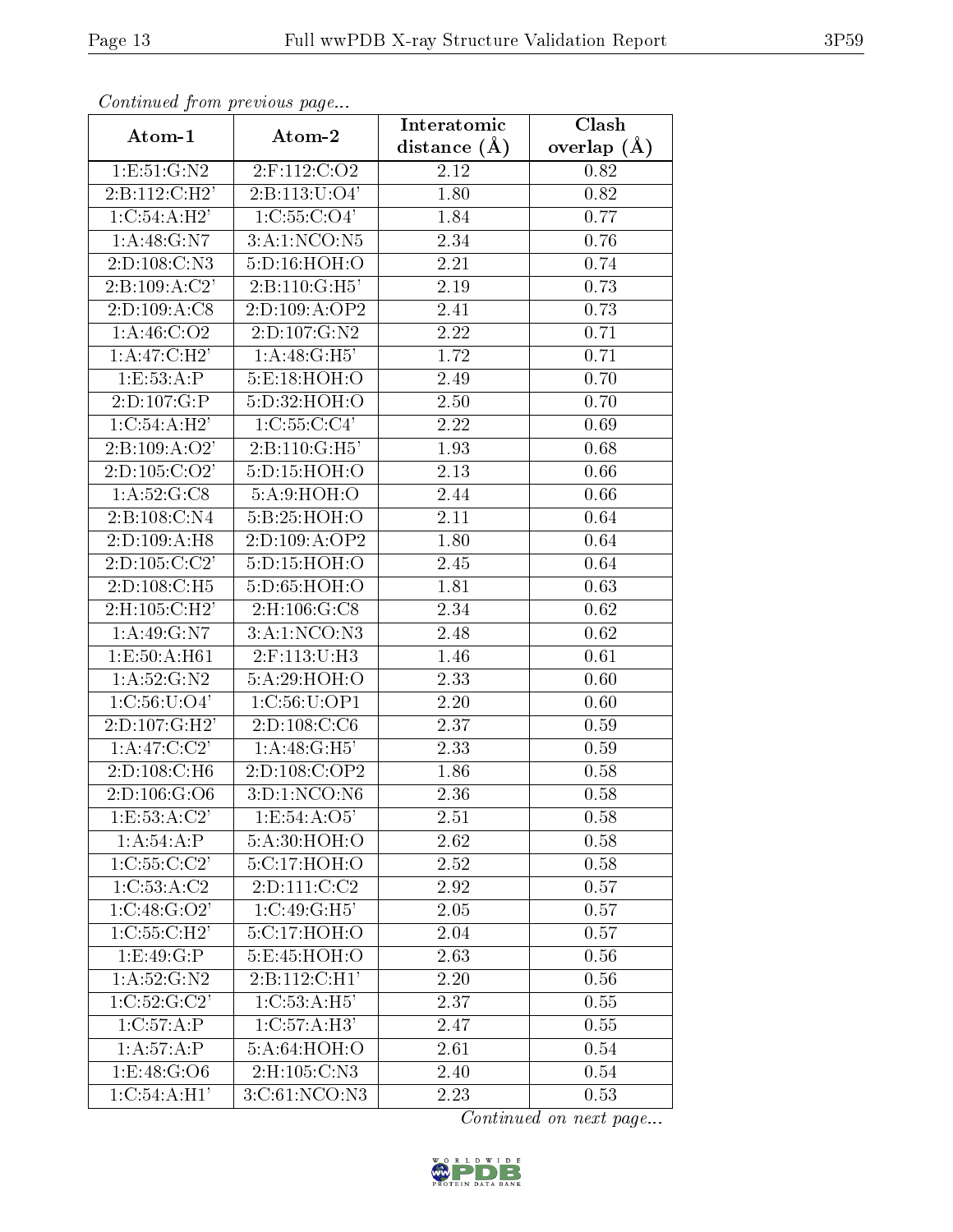| Continuea from previous page |                          | Interatomic    | Clash         |
|------------------------------|--------------------------|----------------|---------------|
| Atom-1                       | Atom-2                   | distance $(A)$ | overlap $(A)$ |
| 1:A:48:G:H2'                 | 1:A:49:G:O4'             | 2.08           | 0.53          |
| 1: E: 46: C: H2'             | 1: E:47: C:H5'           | 1.90           | 0.53          |
| 1: A: 50: A: C2              | 2:D:104:C:C2             | 2.96           | 0.53          |
| 1:A:54:A:OP2                 | 5:A:30:HOH:O             | 2.19           | 0.52          |
| 1:A:59:5BU:H2'               | 1: A:60: G: C8           | 2.44           | 0.52          |
| 2:D:107:G:OP1                | 5:D:32:HOH:O             | 2.18           | 0.52          |
| 1: E: 48: G: N1              | 2: H: 105: C: O2         | 2.42           | 0.52          |
| $1:A:46:C:\overline{H2'}$    | 1: A:47: C: C6           | 2.44           | 0.51          |
| 1: E: 50: A: N6              | 2:F:113:U:H3             | 2.08           | 0.51          |
| 2:B:104:C:O5'                | 2: H: 113: U:H3'         | 2.09           | 0.51          |
| 1: A: 53: A: C2              | 2:B:111:C:C2             | 2.98           | 0.51          |
| 2: B: 104: C: H5'            | $2:$ H $:113:$ U $:$ O3' | 2.11           | 0.51          |
| 1:C:56:U:O4'                 | 1:C:56:U:P               | 2.68           | 0.51          |
| 1:C:58:C:N4                  | 2:D:110:G:C6             | 2.78           | 0.51          |
| 1:E:49:G:O6                  | 3:1:NCO:N2               | 2.43           | 0.51          |
| 2:D:105:C:H2'                | 5:D:15:HOH:O             | 2.09           | 0.50          |
| 1: A:49: G:O6                | 3:A:1:NCO:N1             | 2.44           | 0.50          |
| 1:G:52:G:O6                  | 3:G:61:NCO:N4            | 2.44           | 0.50          |
| 2: B: 111:C:C2'              | 2: B: 112: C: H5'        | 2.41           | 0.49          |
| 2:D:108:C:OP2                | 2: D: 108: C: C6         | 2.64           | 0.49          |
| 3:B:1:NCO:N4                 | 5:B:79:HOH:O             | 2.35           | 0.49          |
| 1: E: 48: G: C6              | 2:H:105:C:N3             | 2.81           | 0.49          |
| 1:C:57:A:OP2                 | 1:C:57:A:H3'             | 2.13           | 0.48          |
| 1:E:52:G:H2'                 | 1: E: 53: A: O4'         | 2.13           | 0.48          |
| 1: E: 53: A: H2'             | 1: E: 54: A: O5'         | 2.12           | 0.48          |
| 1:G:59:5BU:H2'               | 1:G:60:G:O5'             | 2.14           | 0.48          |
| 3:G:61:NCO:N5                | 5:G:34:HOH:O             | 2.35           | 0.48          |
| 1: E:48: G: C8               | 3: E: 1: NCO: N3         | 2.81           | 0.48          |
| 2: B: 109:A:H2'              | 2:B:110:G:H5'            | 1.96           | 0.47          |
| $2:$ F:104:C:O5'             | 2:F:104:C:H6             | 1.96           | 0.47          |
| 1:C:48:G:C2'                 | 1:C:49:G:H5'             | 2.45           | 0.47          |
| 1:C:53:A:C2                  | 3:C:61:NCO:N5            | 2.82           | 0.47          |
| 2: B: 113: U:H2'             | 2: D: 104: C: C5'        | 2.30           | 0.47          |
| 2:H:104:C:C2                 | 2:H:105:C:C5             | 3.04           | 0.46          |
| 1:C:49:G:N2                  | $2:$ F:105:C:C2          | 2.84           | 0.46          |
| $2:$ F:107:G:H2'             | $2:$ F:108:C:O4'         | 2.15           | 0.46          |
| 1: C: 55: C: O4'             | 1:C:55:C:OP2             | 2.35           | 0.45          |
| 3:C:1:NCO:N3                 | 5:C:75:HOH:O             | 2.36           | 0.45          |
| 1:E:59:5BU:O2'               | 1: E: 60: G: H5'         | 2.15           | 0.45          |
| 2:D:109:A:N3                 | 2:D:109:A:H2'            | 2.32           | 0.45          |
| 2: D: 111:C:H2'              | 2:D:112:C:H6             | 1.82           | 0.45          |

Continued from previous page.

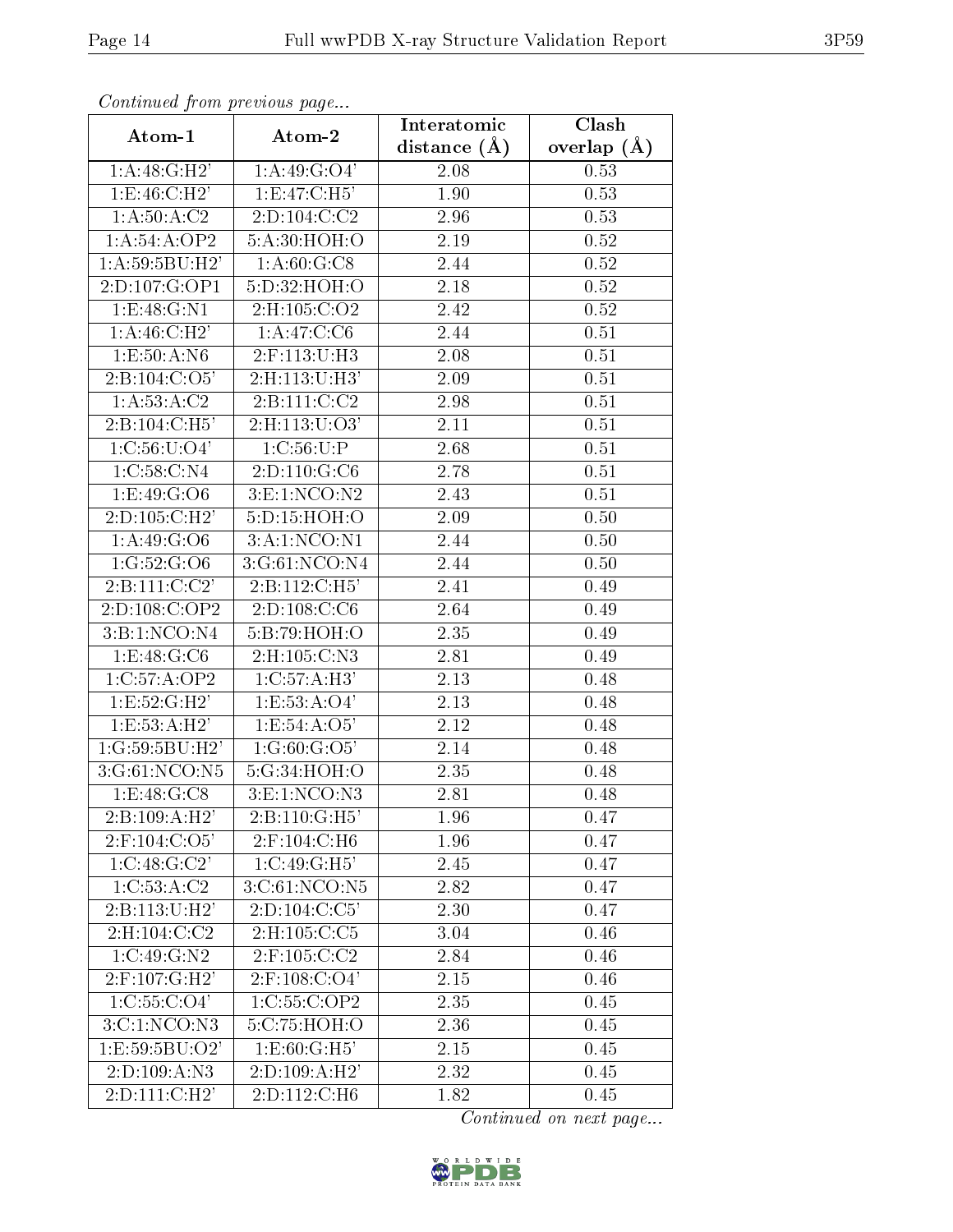|                            |                           | Interatomic       | Clash         |
|----------------------------|---------------------------|-------------------|---------------|
| Atom-1                     | Atom-2                    | distance $(A)$    | overlap $(A)$ |
| 1: A:60: G:H2'             | 1:G:46:C:C6               | 2.53              | 0.44          |
| 1:C:57:A:OP2               | $1:C:\overline{58:C:OP2}$ | 2.35              | 0.44          |
| 1:C:52:G:N2                | 2: D: 112: C: C2          | 2.86              | 0.44          |
| $1:C:52:G\overline{O2'}$   | 1: C: 53: A: H5'          | 2.17              | 0.44          |
| 1: E: 50: A: C2'           | 1:E:51:G:H5'              | 2.46              | 0.44          |
| 1:C:58:C:N4                | 2:D:110:G:N1              | 2.62              | 0.44          |
| 1: E: 50: A: N1            | $2:$ F:113:U:O2           | $\overline{2.51}$ | 0.44          |
| 1:G:50:A:H8                | 1:G:50:A:O5'              | 2.00              | 0.44          |
| 1:A:59:5BU:H2'             | 1:A:60:G:H8               | 1.83              | 0.43          |
| 1: A:54:A:N1               | 5:A:63:HOH:O              | 2.37              | 0.43          |
| 1:C:53:A:C2                | 2: D: 111:C: O2           | 2.71              | 0.43          |
| 1: A:46: C:H6              | 1: A:46: C:O5'            | 1.73              | 0.43          |
| 1: C:52: G:H2'             | 1:C:53:A:H5'              | 2.00              | 0.43          |
| 1:C:55:C:H5'               | 1:C:56:U:OP1              | 2.19              | 0.43          |
| $2:D:111:C:\overline{H2'}$ | 2:D:112:C:C6              | 2.54              | 0.43          |
| 1:A:49:G:C6                | 3:A:1:NCO:N1              | 2.87              | 0.42          |
| $2:$ H:105:C:H2'           | 2: H: 106: G:H8           | 1.79              | 0.42          |
| 1:E:48:G:N7                | $3:$ E:1:NCO:N6           | 2.68              | 0.42          |
| $1: A:58:\overline{C:O2'}$ | 1: A:59:5BU:H5'           | $\overline{2.21}$ | 0.41          |
| 2:D:108:C:N4               | 5:D:16:HOH:O              | 2.47              | 0.41          |
| 1: E: 51: G: OP1           | 5: E: 4: HOH:O            | 2.22              | 0.41          |
| $1:E:49:G:\overline{N3}$   | 1: E: 49: G: H2'          | 2.36              | 0.41          |
| 1:E:57:A:O5'               | 1:E:57:A:H8               | 2.03              | 0.41          |
| 2:F:105:C:H6               | $2:$ F:105:C:O5'          | 2.03              | 0.41          |
| 1: C:58: C:H2'             | 1:C:59:5BU:O5'            | 2.21              | 0.41          |
| 2: D: 107: G:H5'           | 5: D: 32: HOH: O          | $\overline{2.20}$ | 0.40          |
| 1: C: 54: A:H2'            | 1:C:55:C:H4'              | 2.00              | 0.40          |

Continued from previous page...

All (1) symmetry-related close contacts are listed below. The label for Atom-2 includes the symmetry operator and encoded unit-cell translations to be applied.

| Atom-1 | Atom-2                                     | Interatomic<br>distance $(A)$ | Clash<br>overlap $(A)$ |
|--------|--------------------------------------------|-------------------------------|------------------------|
|        | $5:B:85:HOH:O$   $5:C:87:HOH:O[1]$<br>4451 | l.83                          |                        |

### 5.3 Torsion angles (i)

#### 5.3.1 Protein backbone (i)

There are no protein molecules in this entry.

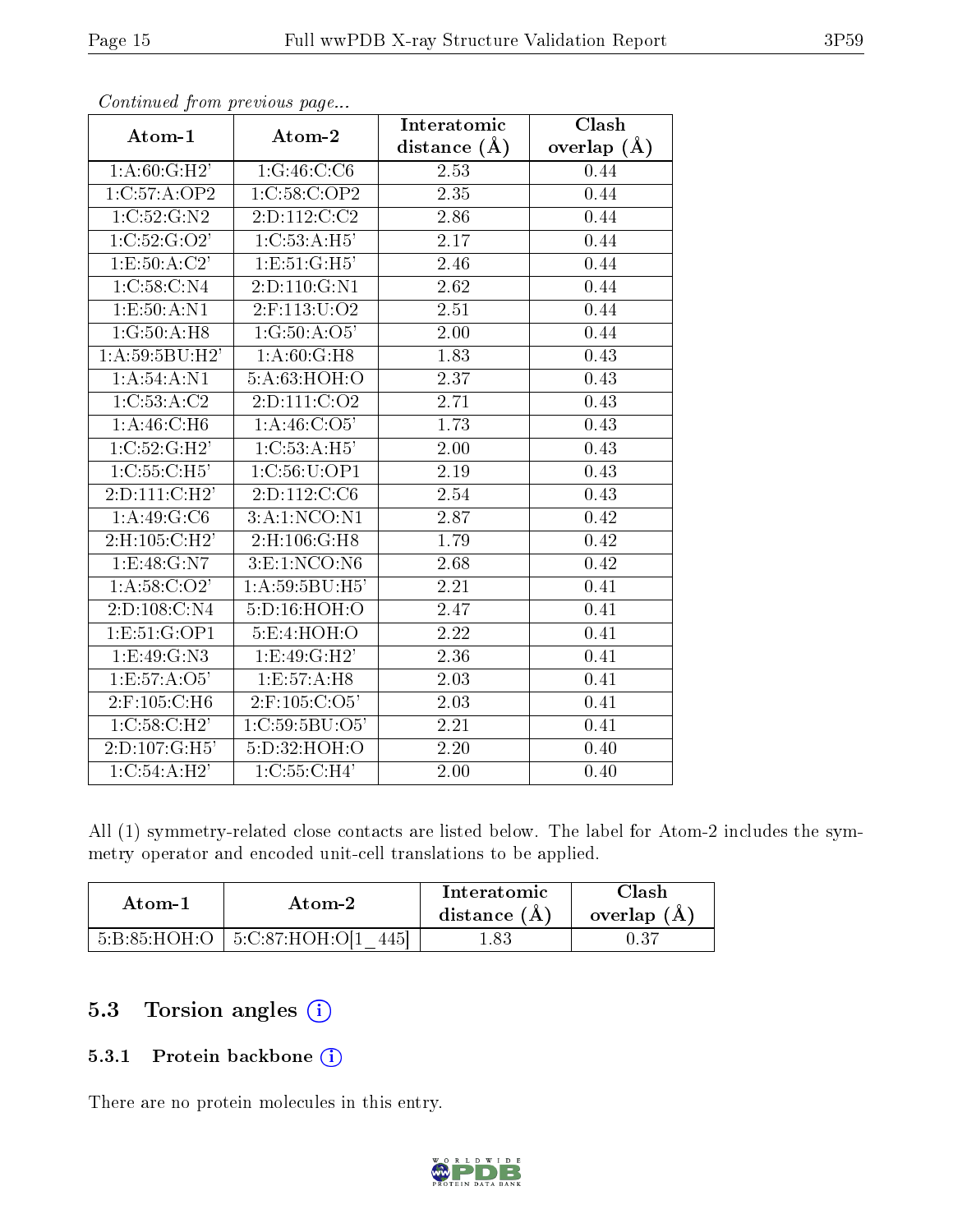#### 5.3.2 Protein sidechains (i)

There are no protein molecules in this entry.

## 5.3.3 RNA [O](https://www.wwpdb.org/validation/2017/XrayValidationReportHelp#rna)i

| Mol           | Chain      | Analysed            | <b>Backbone Outliers   Pucker Outliers</b> |       |
|---------------|------------|---------------------|--------------------------------------------|-------|
|               |            | 14/15(93%)          | $2(14\%)$                                  |       |
|               | C          | $14/15(93\%)$       | 5(35%)                                     |       |
|               | Ε          | $14/15(93\%)$       | $3(21\%)$                                  |       |
|               | G          | $15(73\%)$          | $2(18\%)$                                  |       |
| $\mathcal{D}$ | В          | $(90\%)$<br>9/10    | 3(33%)                                     | (11%) |
| 2             |            | $/10(90\%)$<br>9    | $(66\%)$<br>6                              |       |
| $\mathcal{D}$ | $_{\rm F}$ | $(90\%)$<br>10<br>9 | $(11\%)$                                   |       |
| $\mathcal{D}$ | Ħ          | $(90\%)$<br>$10\,$  | $(11\%)$                                   |       |
|               |            | $(89\%)$<br>89      | $^{\prime}25\%$<br>23                      |       |

All (23) RNA backbone outliers are listed below:

| Mol            | Chain                                                                                                    | Res              | Type                                                                                                                                                                                                                                        |
|----------------|----------------------------------------------------------------------------------------------------------|------------------|---------------------------------------------------------------------------------------------------------------------------------------------------------------------------------------------------------------------------------------------|
| $\overline{1}$ | $\overline{A}$                                                                                           | 49               | $\overline{\frac{\overline{\text{G}}}{\text{U}}}}$ $\overline{\frac{\overline{\text{G}}}{\text{G}}}}$ $\overline{\frac{\overline{\text{G}}}{\text{U}}}}$ $\overline{\text{U}}}$                                                             |
| $\mathbf{1}$   | $\frac{\overline{A}}{\overline{B}}$                                                                      | $56\,$           |                                                                                                                                                                                                                                             |
| $\overline{2}$ |                                                                                                          | 106              |                                                                                                                                                                                                                                             |
| $\frac{2}{2}$  | $\overline{\mathbf{B}}$                                                                                  | $\overline{107}$ |                                                                                                                                                                                                                                             |
|                |                                                                                                          | $\overline{113}$ |                                                                                                                                                                                                                                             |
| $\overline{1}$ | $\overline{B}$ $\overline{C}$ $\overline{C}$ $\overline{C}$ $\overline{C}$ $\overline{C}$ $\overline{D}$ | $\overline{55}$  |                                                                                                                                                                                                                                             |
| $\overline{1}$ |                                                                                                          | $\overline{56}$  |                                                                                                                                                                                                                                             |
| $\overline{1}$ |                                                                                                          | $\overline{57}$  | $\overline{A}$                                                                                                                                                                                                                              |
| $\overline{1}$ |                                                                                                          | $\overline{59}$  |                                                                                                                                                                                                                                             |
| $\overline{1}$ |                                                                                                          | $\overline{60}$  |                                                                                                                                                                                                                                             |
| $\overline{2}$ |                                                                                                          | $\overline{105}$ |                                                                                                                                                                                                                                             |
| $\overline{2}$ | $\overline{D}$                                                                                           | $\overline{106}$ |                                                                                                                                                                                                                                             |
| $\overline{2}$ | $\overline{D}$                                                                                           | $\overline{107}$ |                                                                                                                                                                                                                                             |
|                | $\frac{\overline{D}}{D}$                                                                                 | $\overline{108}$ |                                                                                                                                                                                                                                             |
| $\frac{2}{2}$  |                                                                                                          | 109              |                                                                                                                                                                                                                                             |
|                | $\overline{D}$                                                                                           | $\overline{111}$ |                                                                                                                                                                                                                                             |
| $\overline{1}$ | $\overline{E}$                                                                                           | $\overline{49}$  | $\begin{array}{c c} \textbf{\underline{5BU}} \\ \hline \textbf{G} \\ \hline \textbf{G} \\ \hline \textbf{G} \\ \hline \textbf{G} \\ \hline \textbf{G} \\ \hline \textbf{G} \\ \hline \textbf{G} \\ \hline \textbf{U} \\ \hline \end{array}$ |
| $\overline{1}$ | $\overline{E}$                                                                                           | $\overline{51}$  |                                                                                                                                                                                                                                             |
| $\overline{1}$ | $\overline{E}$                                                                                           | $\overline{56}$  |                                                                                                                                                                                                                                             |
| $\overline{2}$ | $\overline{F}$                                                                                           | $\overline{112}$ |                                                                                                                                                                                                                                             |
| $\overline{1}$ | $\frac{\overline{\text{G}}}{\text{G}}$                                                                   | $\overline{49}$  | $\frac{\overline{C}}{\overline{G}}$<br>$\frac{\overline{G}}{\overline{A}}$                                                                                                                                                                  |
| $\overline{1}$ |                                                                                                          | $\overline{54}$  |                                                                                                                                                                                                                                             |
| $\overline{2}$ | $\overline{\text{H}}$                                                                                    | 107              | $\overline{\mathrm{G}}$                                                                                                                                                                                                                     |

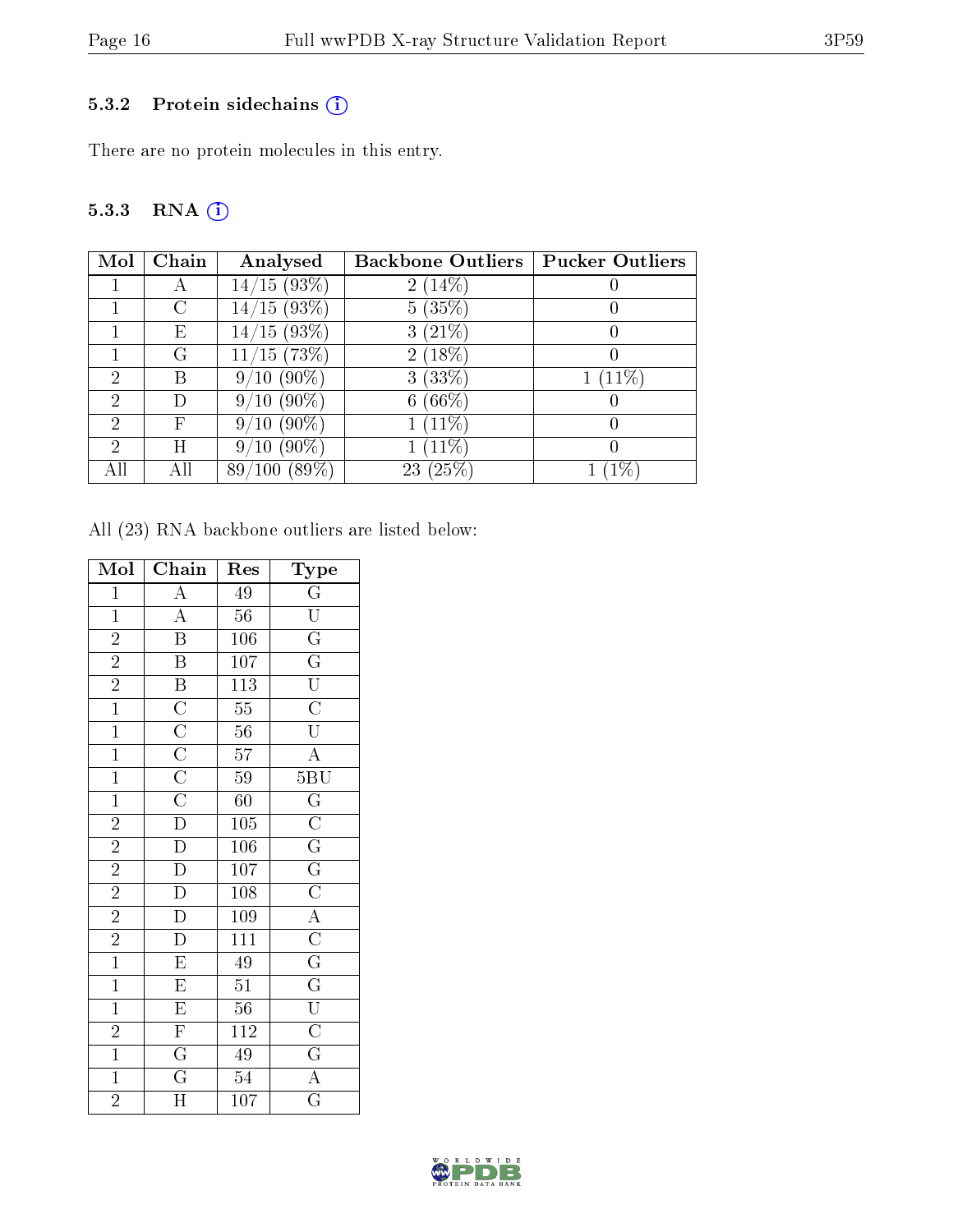All (1) RNA pucker outliers are listed below:

| Mol | Chain   Res | t vpe - |
|-----|-------------|---------|
|     |             |         |

#### 5.4 Non-standard residues in protein, DNA, RNA chains  $\Omega$  $\Omega$  $\Omega$

4 non-standard protein/DNA/RNA residues are modelled in this entry.

In the following table, the Counts columns list the number of bonds (or angles) for which Mogul statistics could be retrieved, the number of bonds (or angles) that are observed in the model and the number of bonds (or angles) that are defined in the Chemical Component Dictionary. The Link column lists molecule types, if any, to which the group is linked. The Z score for a bond length (or angle) is the number of standard deviations the observed value is removed from the expected value. A bond length (or angle) with  $|Z| > 2$  is considered an outlier worth inspection. RMSZ is the root-mean-square of all Z scores of the bond lengths (or angles).

| Mol | Res<br>Chain<br>Type |   | Link |         | Bond lengths |      | Bond angles          |          |      |             |
|-----|----------------------|---|------|---------|--------------|------|----------------------|----------|------|-------------|
|     |                      |   |      |         | Counts       | RMSZ | # $ Z  > 2$          | Counts   | RMSZ | # $ Z  > 2$ |
|     | 5BU                  | E | 59   | 1,2     | 15,22,23     | 0.78 | (6%)<br>$\mathbf{1}$ | 17,32,35 | 1.80 | 2(11%)      |
|     | 5BU                  |   | 59   |         | 15,22,23     | 0.61 |                      | 17,32,35 | 1.86 | $2(11\%)$   |
|     | 5BU                  | А | 59   | $1.2\,$ | 15,22,23     | 0.60 |                      | 17,32,35 | 2.10 | 2(11%)      |
|     | 5BU                  |   | 59   | 1,2     | 15,22,23     | 0.74 |                      | 17,32,35 | 2.22 | 2(11%)      |

In the following table, the Chirals column lists the number of chiral outliers, the number of chiral centers analysed, the number of these observed in the model and the number defined in the Chemical Component Dictionary. Similar counts are reported in the Torsion and Rings columns. '-' means no outliers of that kind were identified.

| Mol | Type |     |    |     | Chain   Res   Link   Chirals | <b>Torsions</b>         | Rings   |
|-----|------|-----|----|-----|------------------------------|-------------------------|---------|
|     | 5BU  | Ε   | 59 | 1.2 | $\sim 100$                   | 0/5/25/26               | 0/2/2/2 |
|     | 5BU  | - 0 | 59 |     | $\sim$                       | $2/5/25/26$   $0/2/2/2$ |         |
|     | 5BU  |     | 59 | 1.2 | $\overline{\phantom{a}}$     | 0/5/25/26               | 0/2/2/2 |
|     | 5BU  |     | 59 | 1.2 |                              | 0/5/25/26               | 0/2/2/2 |

All (1) bond length outliers are listed below:

|  |      | $\pm \mathrm{Mol} \parallel \mathrm{Chain} \parallel \mathrm{Res} \parallel \mathrm{Type} \parallel \mathrm{Atoms} \parallel \mathrm{Z}^{-\perp}$ | $\Box$ Observed( $\AA$ ) $\Box$ Ideal( $\AA$ ) |  |
|--|------|---------------------------------------------------------------------------------------------------------------------------------------------------|------------------------------------------------|--|
|  | $59$ | 5BU   C2-N3   -2.04                                                                                                                               |                                                |  |

All (8) bond angle outliers are listed below:

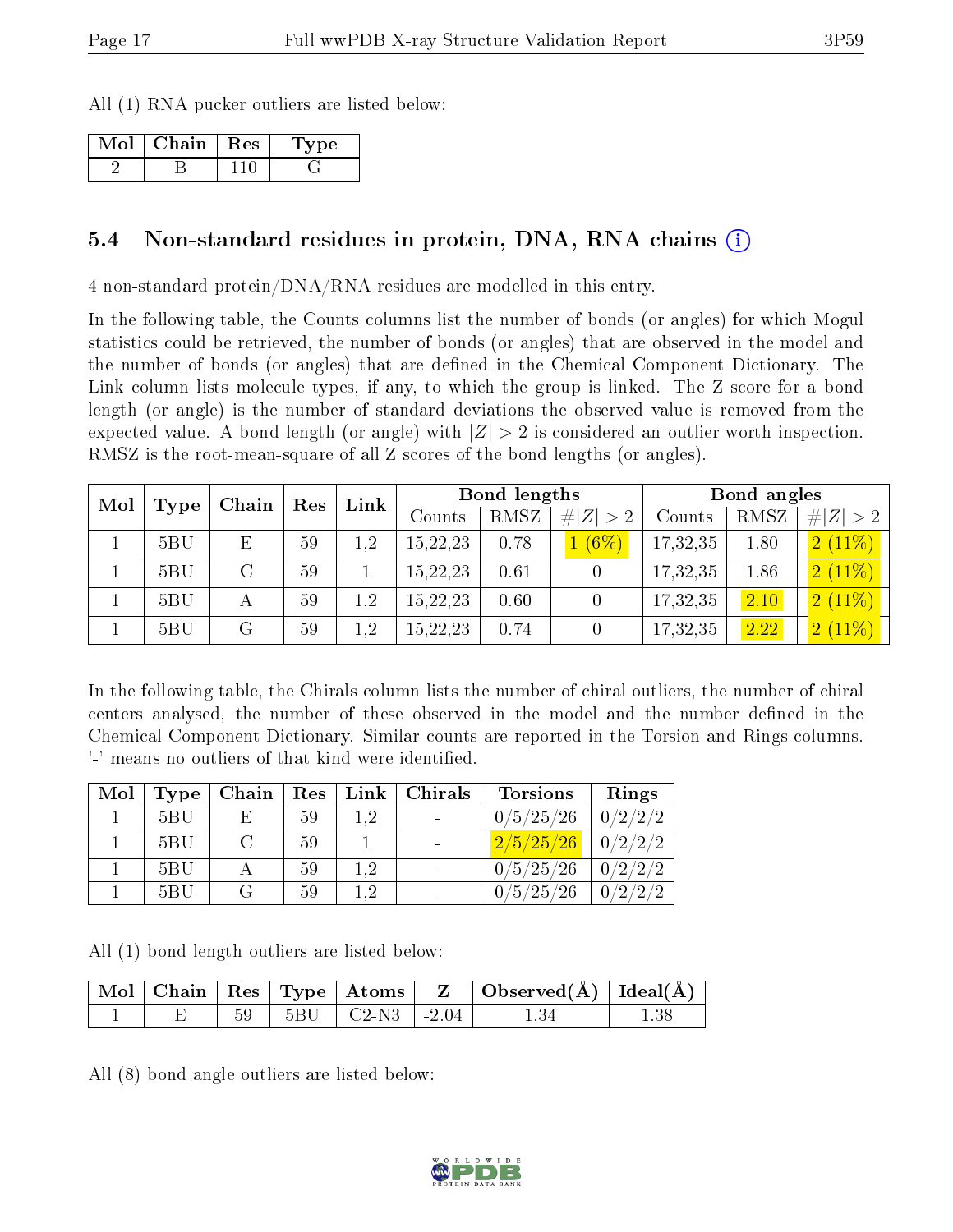| Mol | Chain | Res | Type           | Atoms      | Z       | Observed $\binom{o}{c}$ | $Ideal(^o)$ |
|-----|-------|-----|----------------|------------|---------|-------------------------|-------------|
|     | А     | 59  | 5BU            | $C4-N3-C2$ | 7.37    | 121.37                  | 115.14      |
|     | G     | 59  | $5\mathrm{BU}$ | $C4-N3-C2$ | 7.31    | 121.31                  | 115.14      |
| 1   | C     | 59  | $5\mathrm{BU}$ | $C4-N3-C2$ | 5.57    | 119.85                  | 115.14      |
|     | E     | 59  | $5\mathrm{BU}$ | $C4-N3-C2$ | 5.29    | 119.61                  | 115.14      |
| 1   | G     | 59  | $5\mathrm{BU}$ | $C5-C4-N3$ | $-4.46$ | 118.30                  | 123.64      |
|     | C     | 59  | $5\mathrm{BU}$ | $C5-C4-N3$ | $-4.10$ | 118.73                  | 123.64      |
|     | E     | 59  | 5BU            | $C5-C4-N3$ | $-3.92$ | 118.94                  | 123.64      |
|     | А     | 59  | 5BU            | $C5-C4-N3$ | $-3.46$ | 119.50                  | 123.64      |

There are no chirality outliers.

All (2) torsion outliers are listed below:

| Mol | $\mid$ Chain | Res | Type | Atoms              |
|-----|--------------|-----|------|--------------------|
|     |              | 59  | 5BU  | $C3'-C4'-C5'-O5'$  |
|     |              |     | 5BU  | $O4'$ -C4'-C5'-O5' |

There are no ring outliers.

4 monomers are involved in 6 short contacts:

|  |    |     | Mol   Chain   Res   Type   Clashes   Symm-Clashes |
|--|----|-----|---------------------------------------------------|
|  |    | 5BU |                                                   |
|  | 59 | 5BU |                                                   |
|  | 59 | 5BU |                                                   |
|  |    | 5BH |                                                   |

#### 5.5 Carbohydrates (i)

There are no carbohydrates in this entry.

### 5.6 Ligand geometry  $(i)$

Of 12 ligands modelled in this entry, 2 are monoatomic - leaving 10 for Mogul analysis.

In the following table, the Counts columns list the number of bonds (or angles) for which Mogul statistics could be retrieved, the number of bonds (or angles) that are observed in the model and the number of bonds (or angles) that are dened in the Chemical Component Dictionary. The Link column lists molecule types, if any, to which the group is linked. The Z score for a bond length (or angle) is the number of standard deviations the observed value is removed from the expected value. A bond length (or angle) with  $|Z| > 2$  is considered an outlier worth inspection. RMSZ is the root-mean-square of all Z scores of the bond lengths (or angles).

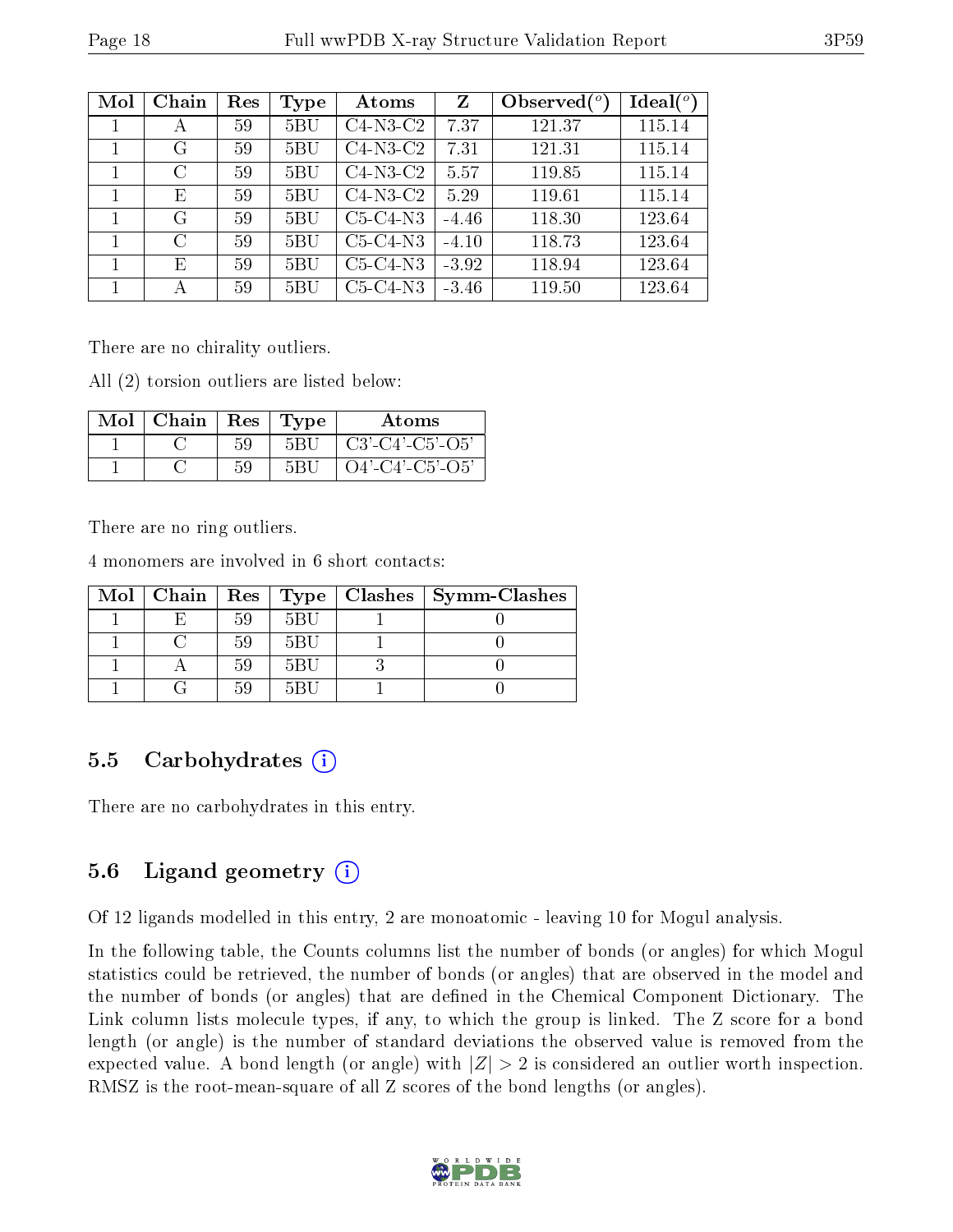| Mol |            | Chain        | Res | Link                         |        | Bond lengths |                | Bond angles              |                        |  |
|-----|------------|--------------|-----|------------------------------|--------|--------------|----------------|--------------------------|------------------------|--|
|     | Type       |              |     |                              | Counts | RMSZ         | # $ Z  > 2$    | Counts                   | RMSZ  <br>  H  Z   > 2 |  |
| 3   | <b>NCO</b> | H            |     |                              | 6,6,6  | 0.49         | $\theta$       |                          |                        |  |
| 3   | NCO        | E            |     | $\overline{\phantom{a}}$     | 6,6,6  | 0.43         | $\overline{0}$ |                          |                        |  |
| 3   | NCO        | $\mathbf{F}$ |     | $\overline{\phantom{a}}$     | 6,6,6  | 0.50         | $\theta$       |                          |                        |  |
| 3   | NCO        | G            |     | $\overline{\phantom{a}}$     | 6,6,6  | 0.66         | $\theta$       | $\overline{\phantom{0}}$ |                        |  |
| 3   | NCO        | А            |     | $\overline{\phantom{a}}$     | 6,6,6  | 0.40         | $\theta$       |                          |                        |  |
| 3   | <b>NCO</b> | B            |     | $\qquad \qquad \blacksquare$ | 6,6,6  | 0.41         | $\theta$       |                          |                        |  |
| 3   | NCO        | C            |     |                              | 6,6,6  | 0.44         | $\theta$       |                          |                        |  |
| 3   | NCO        | G            | 61  |                              | 6,6,6  | 0.44         | $\overline{0}$ |                          |                        |  |
| 3   | <b>NCO</b> | $\rm C$      | 61  | $\blacksquare$               | 6,6,6  | 0.51         | $\theta$       |                          |                        |  |
| 3   | NCO        | D            |     | $\qquad \qquad \blacksquare$ | 6,6,6  | 0.38         | $\theta$       |                          |                        |  |

There are no bond length outliers.

There are no bond angle outliers.

There are no chirality outliers.

There are no torsion outliers.

There are no ring outliers.

7 monomers are involved in 14 short contacts:

|   | Mol   Chain   Res |    | Type            | Clashes | Symm-Clashes |
|---|-------------------|----|-----------------|---------|--------------|
| 9 | F)                |    | <b>NCO</b>      |         |              |
| 2 |                   |    | <b>NCO</b>      |         |              |
| 2 |                   |    | <b>NCO</b>      |         |              |
| २ |                   |    | N <sub>CO</sub> |         |              |
| २ | ( ⊹               | 61 | <b>NCO</b>      |         |              |
| 2 |                   | 61 | <b>NCO</b>      |         |              |
|   |                   |    | NCO             |         |              |

### 5.7 [O](https://www.wwpdb.org/validation/2017/XrayValidationReportHelp#nonstandard_residues_and_ligands)ther polymers  $(i)$

There are no such residues in this entry.

## 5.8 Polymer linkage issues (i)

There are no chain breaks in this entry.

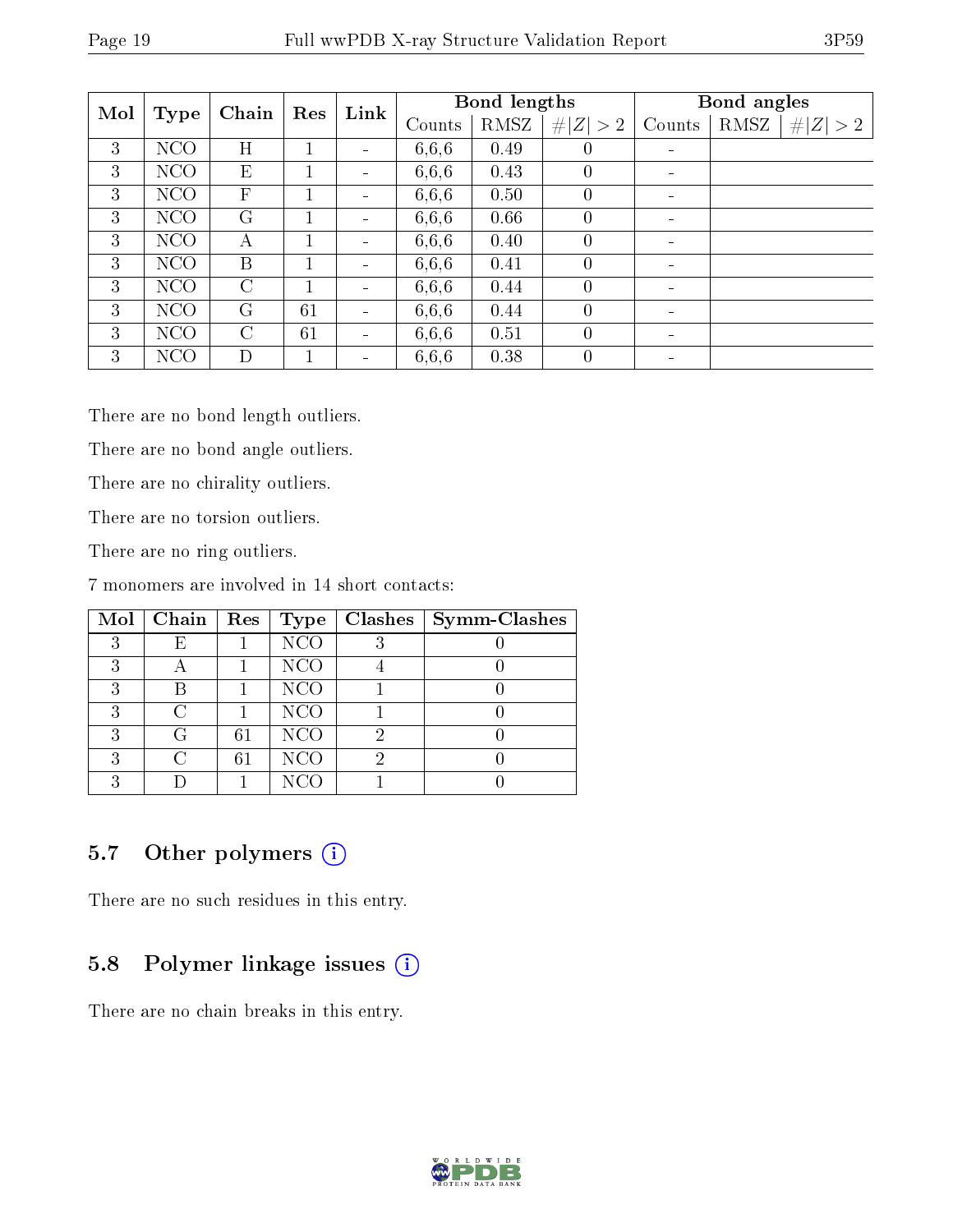## 6 Fit of model and data  $\left( \cdot \right)$

## 6.1 Protein, DNA and RNA chains (i)

In the following table, the column labelled  $#RSRZ>2'$  contains the number (and percentage) of RSRZ outliers, followed by percent RSRZ outliers for the chain as percentile scores relative to all X-ray entries and entries of similar resolution. The OWAB column contains the minimum, median,  $95<sup>th</sup>$  percentile and maximum values of the occupancy-weighted average B-factor per residue. The column labelled ' $Q< 0.9$ ' lists the number of (and percentage) of residues with an average occupancy less than 0.9.

| Mol            | Chain         | Analysed        | ${ <\hspace{-1.5pt}{\mathrm{RSRZ}} \hspace{-1.5pt}>}$ | $\#\text{RSRZ}\text{>2}$ |             | $OWAB(A^2)$      | Q <sub>0.9</sub> |
|----------------|---------------|-----------------|-------------------------------------------------------|--------------------------|-------------|------------------|------------------|
| 1              | A             | 14/15(93%)      | $-1.02$                                               | $0$   100                | $\vert$ 100 | 31, 39, 68, 88   | $\left( \right)$ |
| 1              | $\mathcal{C}$ | 14/15(93%)      | $-0.60$                                               | $0$   100                | <b>100</b>  | 25, 38, 119, 127 | $\theta$         |
| 1              | Ε             | 14/15(93%)      | $-0.95$                                               | $0$   100                | $\vert$ 100 | 26, 52, 61, 62   | $\theta$         |
| 1              | G             | $12/15(80\%)$   | $-1.01$                                               | $0$   100                | 100         | 28, 38, 68, 81   | $\left( \right)$ |
| $\overline{2}$ | B             | $10/10$ (100%)  | $-1.17$                                               | $0$   100                | 100         | 25, 32, 43, 57   | $\Omega$         |
| $\overline{2}$ | D             | $10/10$ (100\%) | $-0.84$                                               | $0$   100                | <b>100</b>  | 36, 51, 75, 80   | $\Omega$         |
| $\overline{2}$ | $\mathbf{F}$  | $10/10$ (100\%) | $-1.13$                                               | $0$   100                | <b>100</b>  | 27, 32, 46, 46   | $\Omega$         |
| $\overline{2}$ | H             | $10/10$ (100%)  | $-0.95$                                               | $0$   100                | 100         | 38, 44, 58, 67   | $\Omega$         |
| All            | All           | 94/100(94%)     | $-0.95$                                               | $0$   100                | <b>100</b>  | 25, 41, 81, 127  | $\Omega$         |

There are no RSRZ outliers to report.

## 6.2 Non-standard residues in protein, DNA, RNA chains  $(i)$

In the following table, the Atoms column lists the number of modelled atoms in the group and the number defined in the chemical component dictionary. The B-factors column lists the minimum, median,  $95<sup>th</sup>$  percentile and maximum values of B factors of atoms in the group. The column labelled 'Q< 0.9' lists the number of atoms with occupancy less than 0.9.

| Mol | Type | Chain | $\operatorname{Res}% \left( \mathcal{N}\right) \equiv\operatorname{Res}(\mathcal{N}_{0})\left( \mathcal{N}_{0}\right) ^{2}$ | Atoms | $_{\rm RSCC}$ |      | $\mid$ RSR $\mid$ B-factors(A <sup>2</sup> ) | $\mathrm{Q}{<}0.9$ |
|-----|------|-------|-----------------------------------------------------------------------------------------------------------------------------|-------|---------------|------|----------------------------------------------|--------------------|
|     | 5BU  |       | 59                                                                                                                          | 21/22 | 0.91          | 0.31 | 82, 152, 225, 228                            |                    |
|     | 5BU  |       | 59                                                                                                                          | 21/22 | 0.96          | 0.10 | 34,52,97,99                                  |                    |
|     | 5BU  |       | 59                                                                                                                          | 21/22 | 0.98          | 0.08 | 24, 38, 51, 57                               |                    |
|     | 5BU  | E.    | 59                                                                                                                          | 21/22 | 0.99          | 0.08 | 16, 29, 36, 62                               |                    |

### 6.3 Carbohydrates (i)

There are no carbohydrates in this entry.